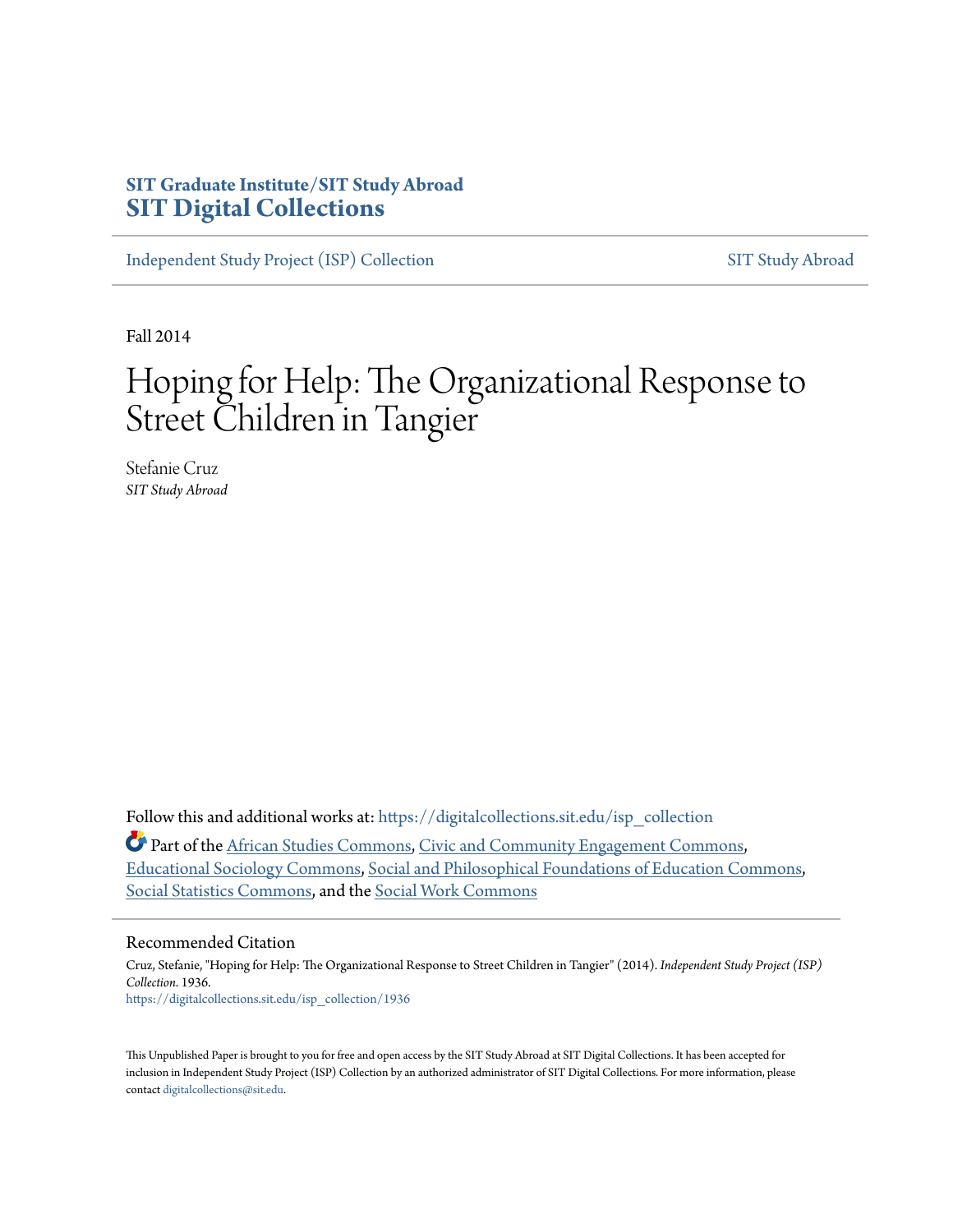# **Hoping for Help: The Organizational Response to Street Children in Tangier**

Author: Cruz, Stefanie Acadmic Director: TaiebBelghazi University of Houston (Main Campus) Anthropology

Tangier, Morocco

Submitted in partial fulfillment of the requirement for MOR, SIT Abroad, Fall 2014.

Although the exact number is impossible to obtain, there are an estimated 30,000 street children living in Morocco. There are many different profiles of street children, but they are categorized mainly as children in the street and children of the street. Children in the street leave home due to poverty and precarious family situations but still return home from time to time if not every night. Children of the street have no homes to go to; they live, sleep and struggle to survive on the streets. In the city of Tangier where this study takes place, most of the children that are living in the street are doing so in hopes of making the stretch into Europe. Regardless of the profile, the reality that faces these children in the streets is still the same: terrible daily circumstances and a bleak, unknown future. In this paper I will explore the different types of organizational responses to the problem of street children in Tangier, including a boarding school, a religious convent, and three different associations. My methodology includes interviews with directors and volunteers from the different associations, participant observation, personal reflections and volunteer work for two of the organizations. Each institution works with various profiles of street children in its own unique way, and my purpose is to examine the approaches with which they alleviate certain issues, the philosophies behind their methods and the separate problems they all face in attempting to reintegrate the children back into Moroccan society. Through their stories, I will analyze the obstacles impeding these organizations from the potential of giving street children a chance at a positive future, and assess both the temporary and permanent solutions they have found in order to overcome the problem. I conclude that organizational social action alone is not sufficient to alleviate the problem, and that government intervention in Tangier is not only lacking but desperately needed in order to find a solution to the problem of children in street situations.

Key words: Social Work, Sociology, Philosophy of Education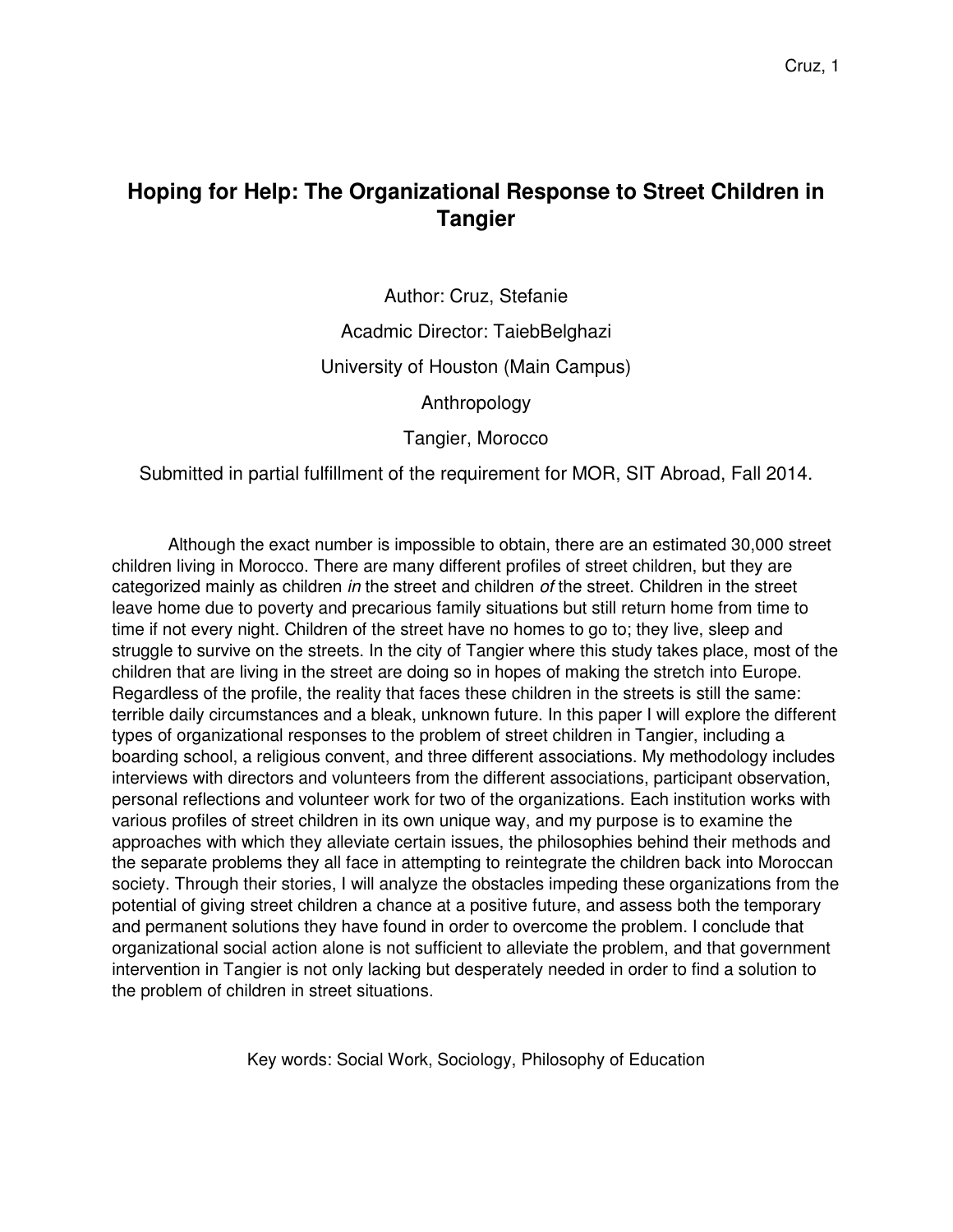### Acknowledgements

I would first and foremost like to thank my academic advisor, TaiebBelghazi, for his guidance and his help throughout this semester. To my ISP advisor Professor El Harras, thank you for pointing me in the right direction with my work. I would also like to thank all of the organizations that sat patiently through my interviews, and especially to Mohammed for taking the time out of his busy schedule to get me in contact with other organizations and setting me up with volunteer opportunities. I would not have been able to write this paper without him. Lastly, I would like to salute all of the children who are living in the streets of not only Tangier, but all of Morocco and the rest of the world. There are still people that care about you, and you are not alone. I only pray that you never lose hope.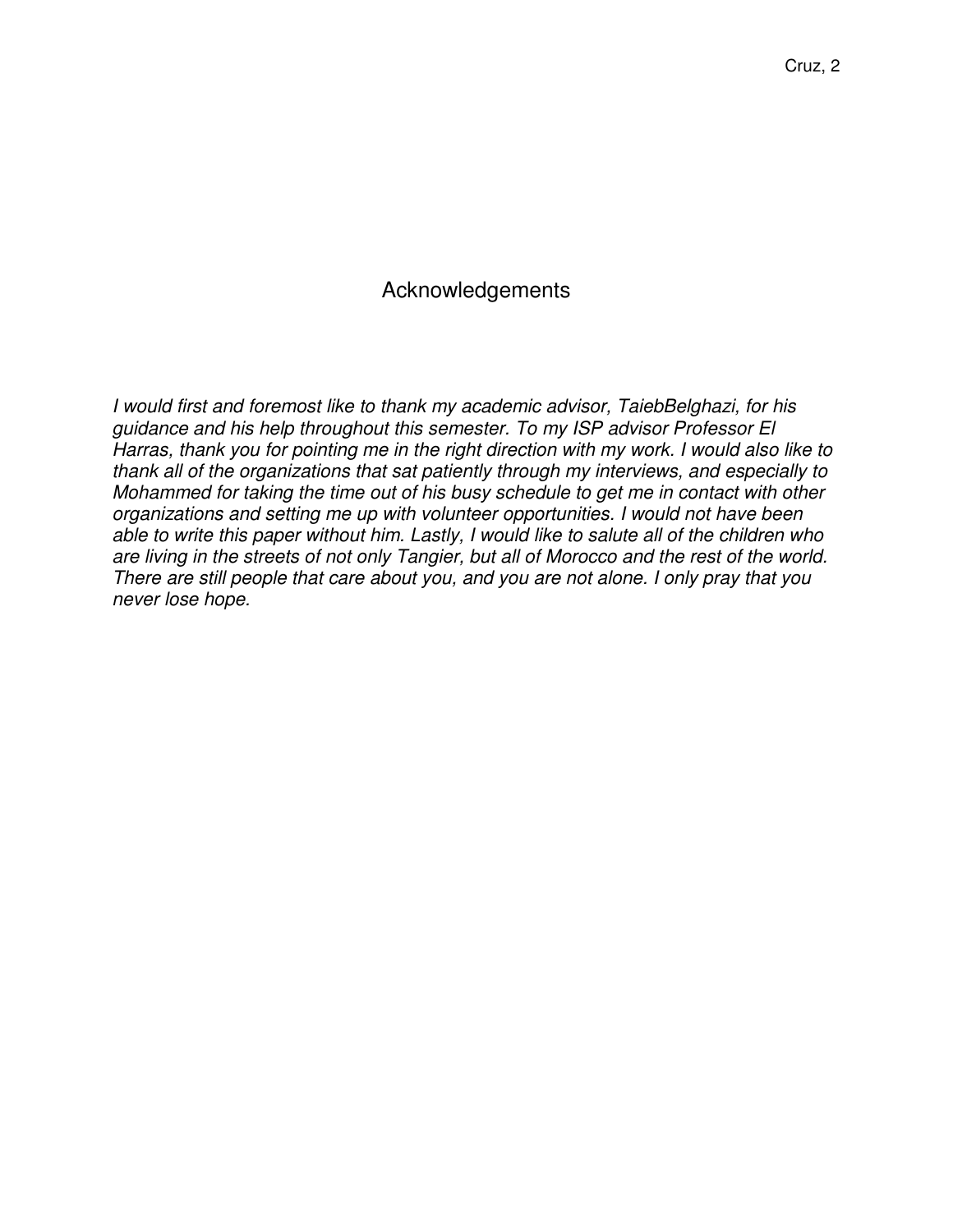# **Table of Contents**

| Ningun Niño Sin                        |
|----------------------------------------|
| $\ldots \ldots 6$                      |
| The Controversy behind Ningun Niño Sin |
| Casa Familiar                          |
|                                        |
| . 17                                   |
| Association                            |
|                                        |
| . 19                                   |
| Misioneras the la Caridad (Las         |
|                                        |
| <b>Association Al</b>                  |
|                                        |
| . 26                                   |
|                                        |
| .31                                    |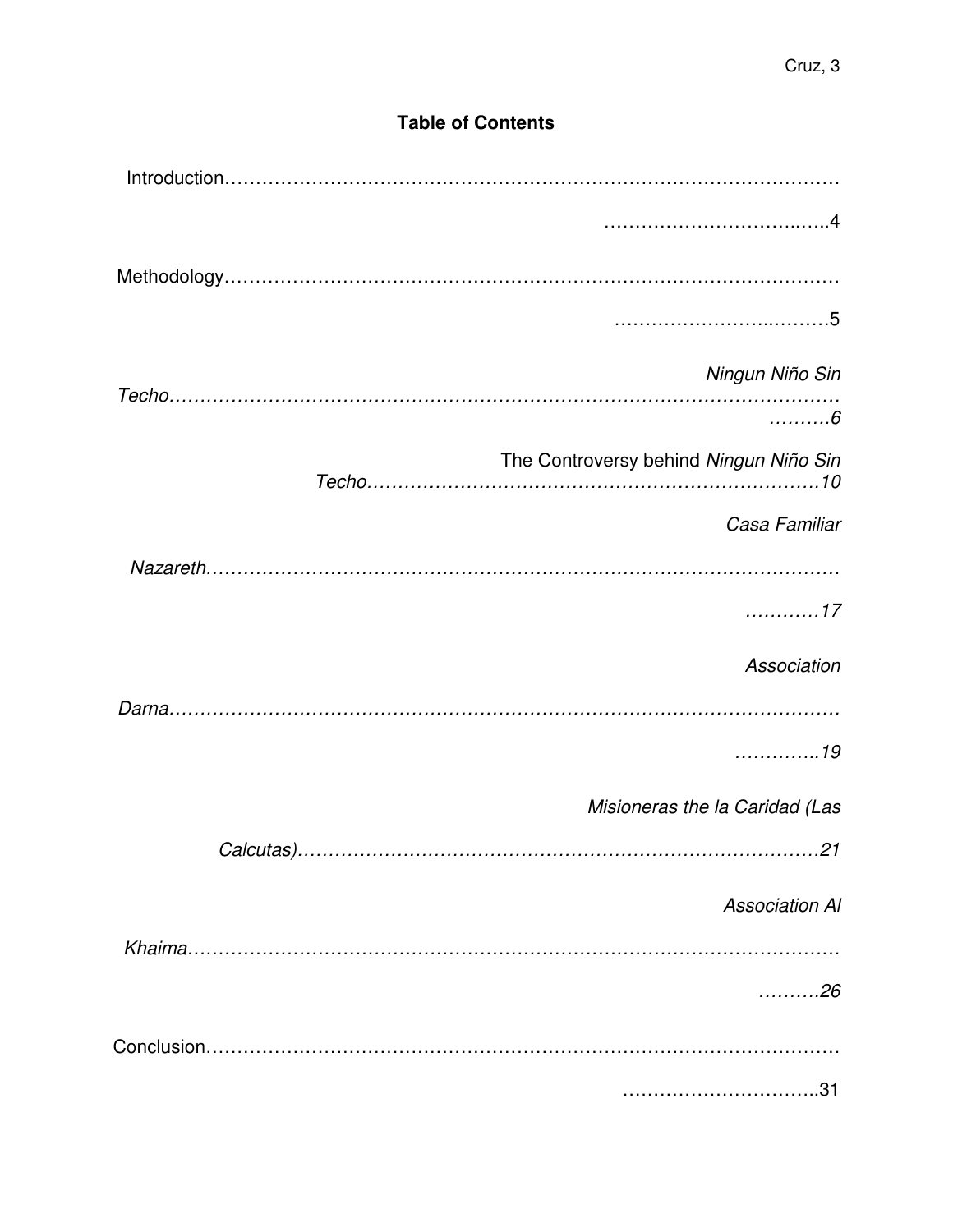#### **Introduction**

It is difficult to deny that Morocco has indeed come a long way on its journey for the acquirement of basic rights for all of its inhabitants. There is still one population, however, that continues to elude protection despite the ubiquitous awareness of their existence. It is estimated that there are anywhere between 10,000 and 30,000 children living in the streets of Morocco today. They are driven there by socioeconomic factors and situations that are often linked with poverty, such as domestic violence, single parent households or difficulty in school. "Most families of street-connected children have experienced persistent discrimination, poverty, and social exclusion within societies where inequalities are high and/or growing." ("Protection and Promotion of the Rights of Children Working and/or Living on the Street," 2011, p.9) There are several different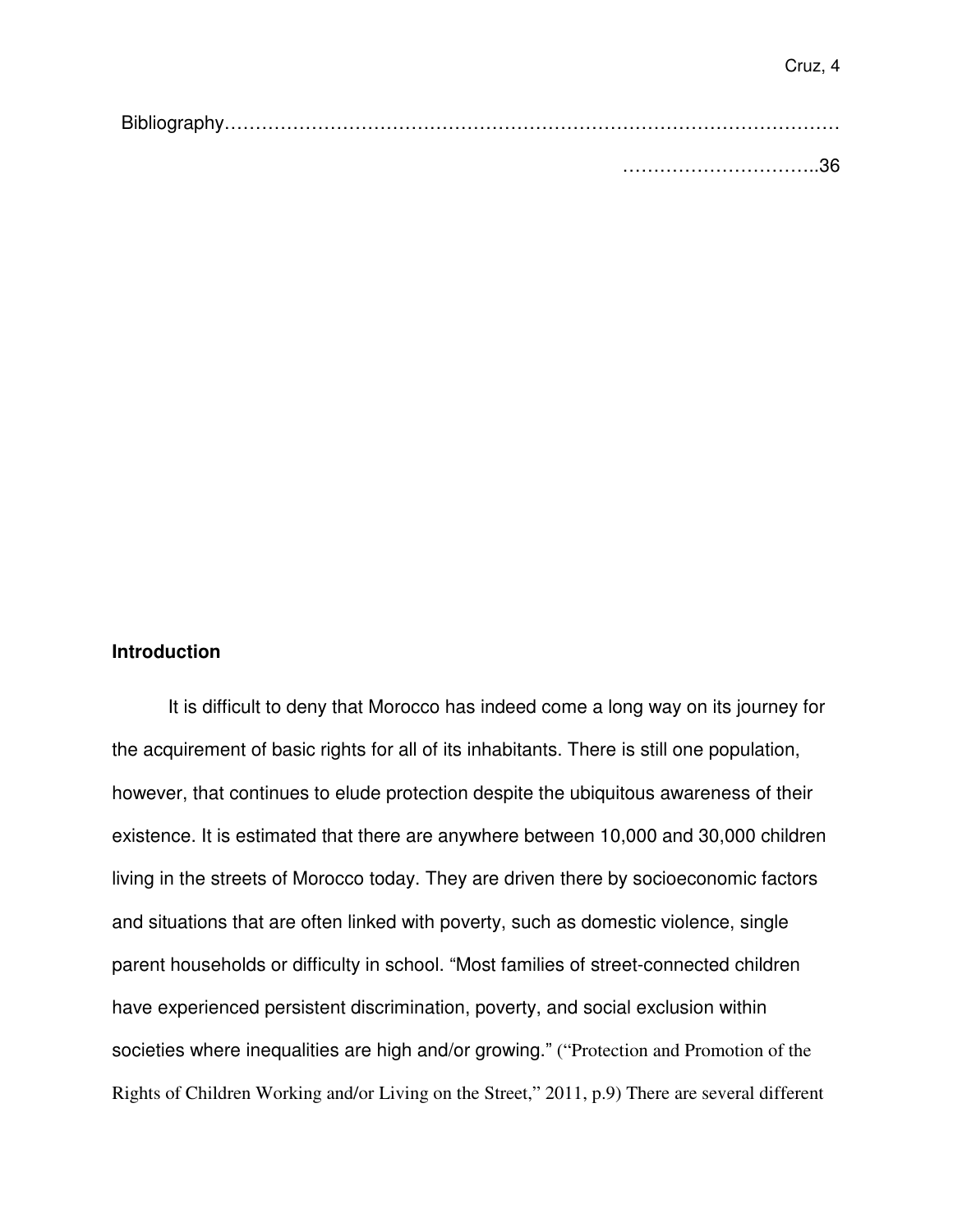profiles of these children in street situations, including those at risk of being on the streets due to precarious family situations, those spending the majority of their time on the streets but still having family residences to go home to from time to time, and those that have been essentially abandoned, spending the entirety of their time living on the street. In the city of Tangier where this study takes place, a large majority of those living and sleeping on the street are a result of migrating to the city in the hopes of making it across to Europe. "They make the trip by hiding under trucks or buses on ferries from Tangier, or in over-loaded "pateras" – small, precarious speed boats run by professional smugglers." (Vidal, p.14) The migration process for these boys usually begins months before when they leave their homes in rural areas to move to Tangier, but for many, the trip to Europe becomes too difficult and they end up having to make street life their place and way of living. Whatever the case may be, these children are all subject to substance abuse, sexual abuse and exploitation, and violence. While recent Government reforms and laws have been passed with the purpose of helping them, it is the associations that are the ones that really take on the complicated task of social reinsertion for these children. In this paper I will explore the organizational response to street children in Tangier by writing about my experiences both interviewing and volunteering for the following organizations: *Ningun Niño Sin Techo*, *Casa Familiar Nazareth, Association Darna, Misioneras de Caridad (Las Hermanas de Calcuta)* and *Association Al Khaima.* Every organization had its own unique background, distinct methods of assisting the children and along with differing philosophies of education, worked with different profiles of street children. Through my interviews I discovered that the problems that inevitably accompany trying to reintegrate these children are internal just as much as they are external. I explore the limitations faced by the organizations, and assess whether the solutions they provide are indeed feasible, preventative, long-term or temporary, along with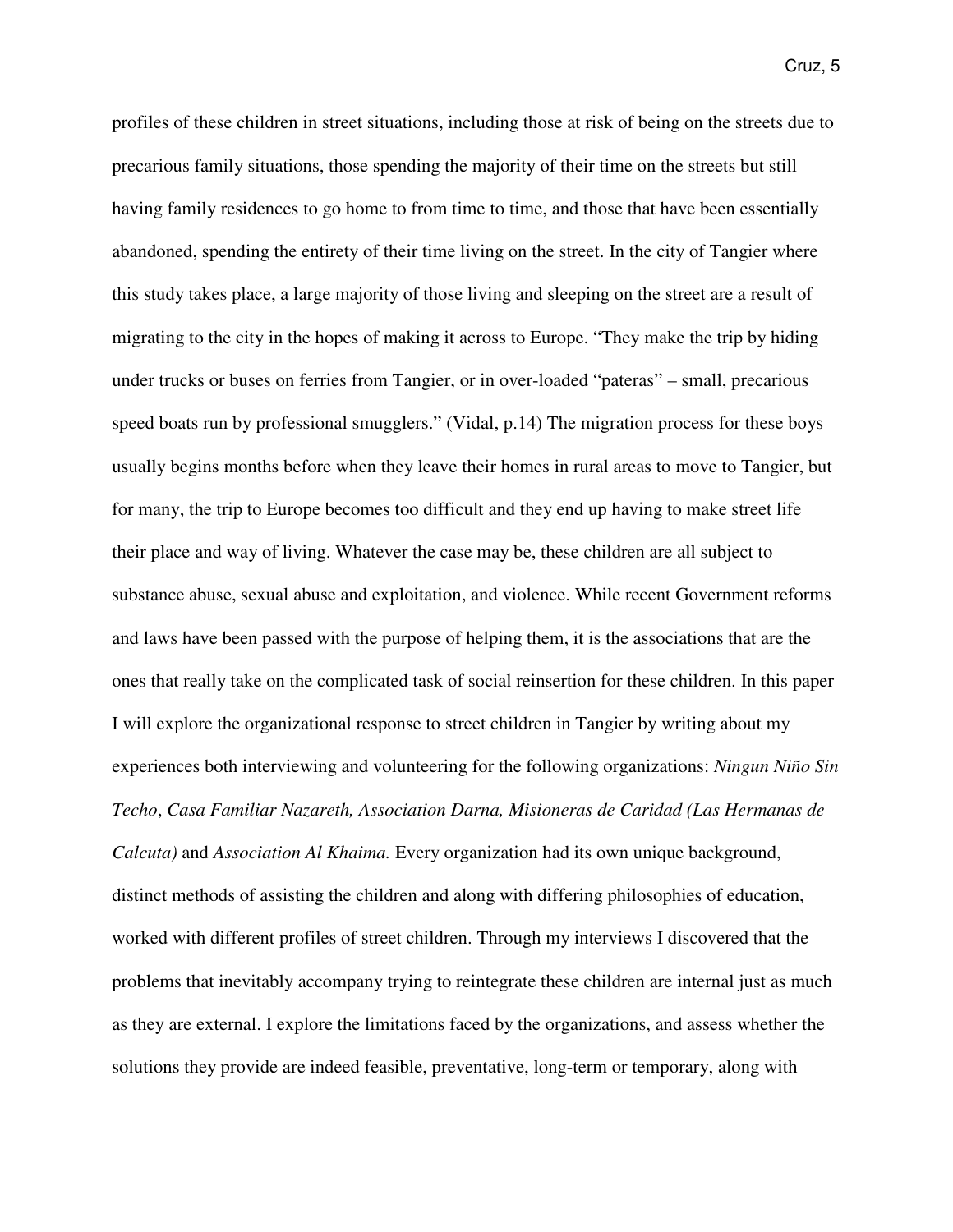which profiles of street children are receiving the most help. Lastly, based on my findings I will attempt to answer the question of whether the social action of these organizations is enough to help the children in the streets of Tangier, or whether Government interference is ultimately what is needed to make an actual difference.

#### **Methodology**

 My original intent for this paper was to write an academic analysis on the reintegration of street children through textual research and factual statistics. I chose to go to Tangier because I am fluent in Spanish, which is the predominant second language in the city. The only organization I had planned to work with, being that it was the only one that had been recommended to me, was *Ningun Niño Sin Techo.* After my first interview, however, and the subsequent conflicting interviews that followed I realized that there is an alternate reality behind the statistics that only fieldwork can uncover. With each interview I conducted, I was told about another organization, each one with its own story and its own hardships. I ended up visiting five organizations and interviewing employees, volunteers and spending time with some of the children. As a result, I opted to write this paper through the stories presented by these interviews, viewing the problem from the perspectives of the organizations themselves, through the lens of their joys and their frustrations. These are the people that devote their entire being to this cause, and it has become more than just a job for them. Those are the feelings I wished to portray, because they are the ones that speak louder than numbers on a page. I also reflected on my experience volunteering for one of these organizations, putting me face to face with realities that no amount of textual research could have ever prepared me to confront. Of course, being an American student, I was always conscious of the fact that my positionality as the researcher could have impacted the answers I received during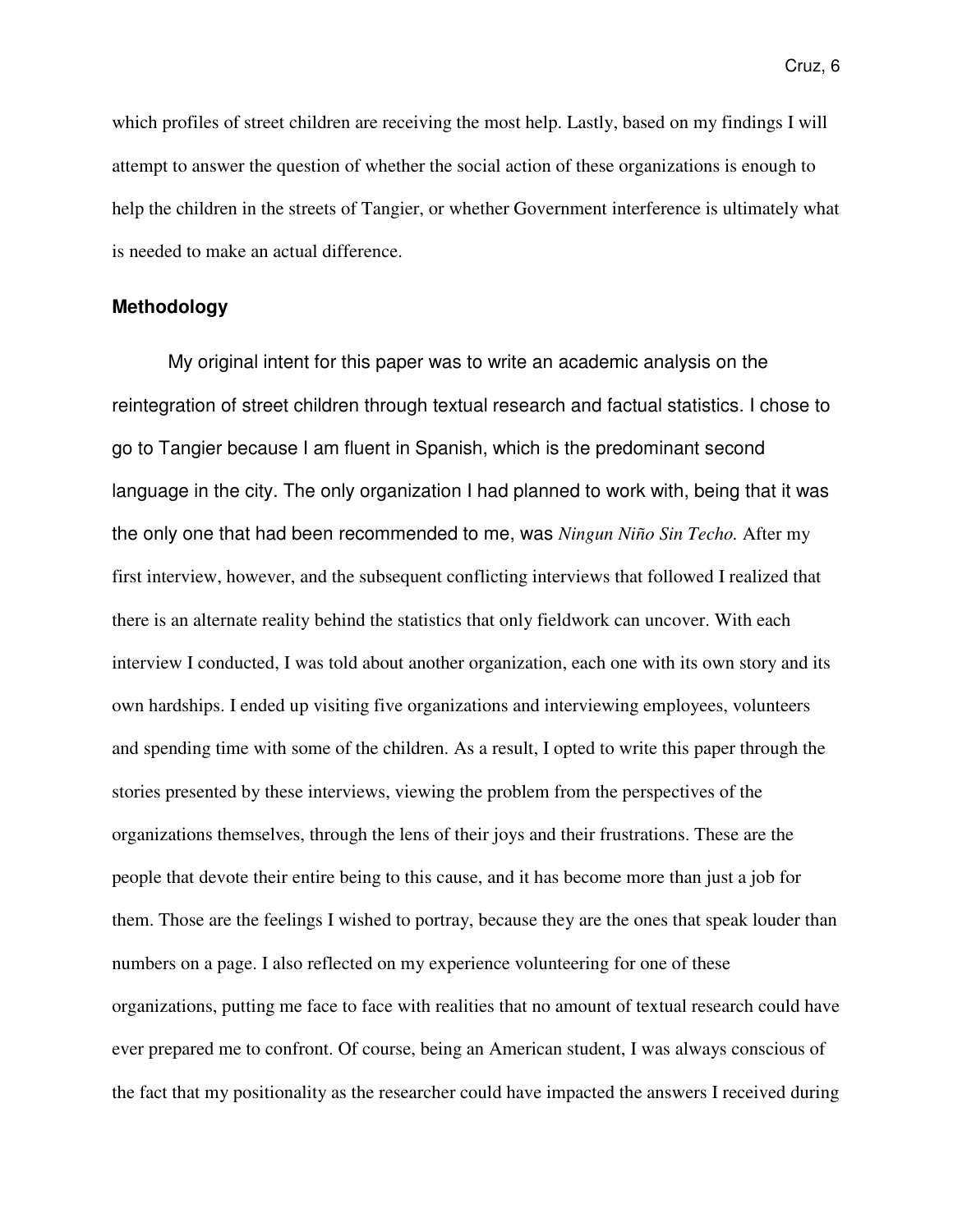the interviews, and I tried to view my results within the scope of this obstacle. Another obstacle was the difficulty in finding these organizations, whom did not have a website or physical address, but were suggested to me by word of mouth. To add to this, there was also an issue with the availability and willingness of employees to speak to me. For almost all of the organizations, I was asked to come back multiple times for an interview. All of the interviews were conducted in Spanish, so I did not use a translator. The names of the directors have been changed or the last names excluded. All of the names of the previous volunteers for *Ningun Niño Sin Techo* have been left anonymous at their request.

#### **Ningun Niño Sin Techo**

The first organization I visited in Tangier was called Ningun Niño Sin Techo. It is considered a boarding house for former street children and is run by a Spanish woman whose name has been changed to preserve her anonymity. It is worth mentioning that it was my first stop for several reasons, the first being that it was the only organization I knew about in Tangier that worked with street children. It was recommended to me due to a previous student's work there, and any Google search on the topic in Tangier pointed primarily to this organization. I will first discuss my interview with Maria Jimenez, the director, and the overall philosophy behind Ningun Niño Sin Techo which, on paper, is a wonderful and effective solution to the problem of street children.

Our interview took place inside the boarding house itself, inside a spacious living room decorated with pictures of the King. There were also individual portraits of different boys inside a glass cabinet, but the silence that reverberated from the walls did not match what I would have thought would be a cacophony of sounds coming from young boys living under the same roof. Maria and I seemed to be the only ones in the building.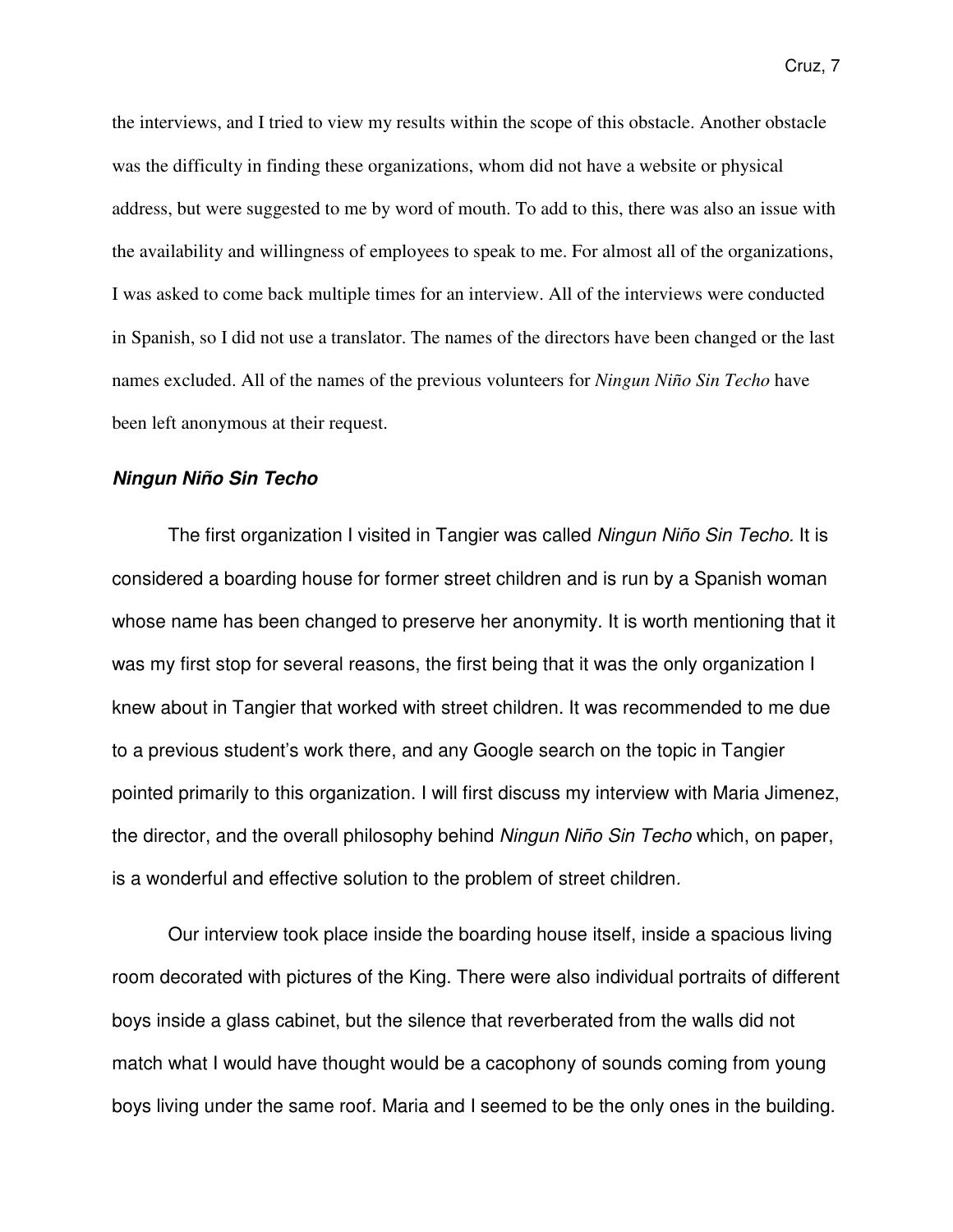We began with how the organization got started. After being inspired by a documentary about street children in Colombia, Maria saw the same problem in Tangier and decided to take an initiative to do something about it. She did field research for two years, going back and forth between Tangier and Spain. She wasn't satisfied with the small temporary solutions that she was coming up with, however. "Unless you find a way to help the children long term, today's food is only going to be tomorrow's hunger." (Jimenez, Personal Communication, 11/18/2014) That was how the initiative to start Ningun Niño Sin Techo began in 2000. The objective was to create a home environment for the children to grow up in, where they would have access to a bed, food, structure, education, and a small makeshift family. With enough support and funding, the organization was finally established in 2005. The process of bringing the children to the home was very difficult at first. They had to send out specially trained personnel with a strong background in child psychology to seek out children on the streets and offer them the organization's services. The twelve boys living in the home today, however, have not come directly from the streets. They were all at some point living in precarious situations in which either the parents came and asked for the home to shelter their child, they were assigned to live there by a tribunal, or in some cases, a few even came in on their own account. Although it was not explicitly stated by Maria, I came to the conclusion that this had a lot to do with the complexities of trying to reintegrate children of the street into a world of rules and structure after years without any. But this didn't mean that the children at her organization didn't arrive without their fair share of problems either. "They come here lacking a basic education. We have to teach them how to eat, have personal hygiene and speak properly. Just like any child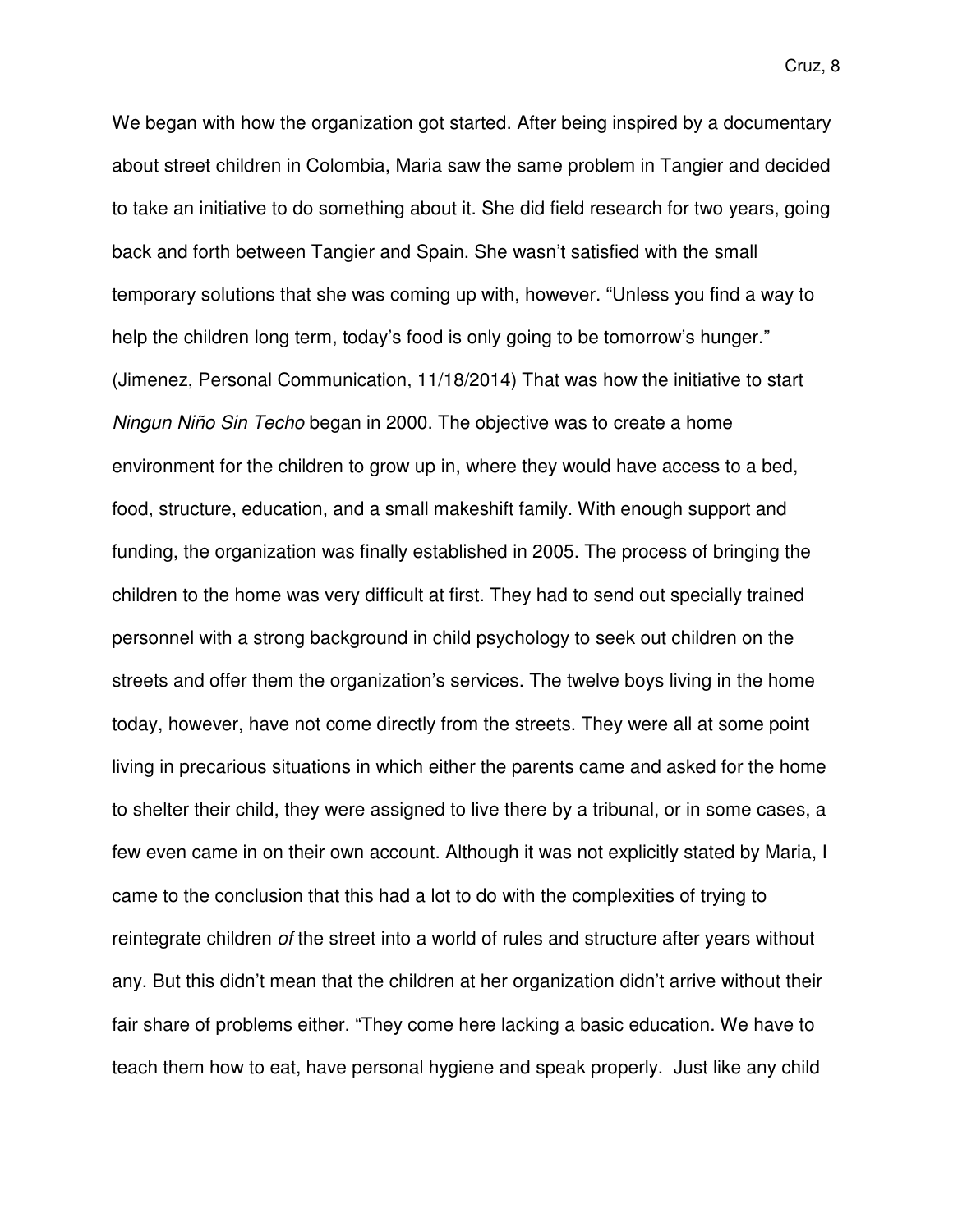who is scolded by an adult, they will look at you with disdain when you try to discipline them. In these instances, however, it is made so much harder by the fact that their parents have never tried to educate them. They are very vulgar when they arrive, and the biggest challenge is to change the way they express themselves and teach them manners. Of course it also depends on individual personalities, not all of them are like this." (Jimenez, personal communication, 11/18/2014) The ages of the children living in the home range from eight to eighteen years old. Maria explained that it is best to admit the children when they're young, before they've reached their teenage years. Once they've reached the age of around fifteen or sixteen and they've been spending most of their time on the street, it becomes extremely difficult to break the self-destructive cycles that they inevitably fall victims to, such as glue sniffing or gang involvement. The boys go through a radical metamorphosis in her home, Maria proudly told me, arriving with savage-like behavior and leaving as civilized members of society. One of the requirements is that they attend school, and once they turn eighteen they can either continue their studies or are put through some kind of vocational training so that they can begin working and return to their families. The importance of family in the reintegration of the children was very important, and as long as it wasn't harmful to the child, reuniting them with their families in the end was always preferred. The main philosophy behind the organization revolved around the care and personal treatment of the children during the process of reintegration. Any form of violent or stringent education is hardly ever effective, because it only ends up in the child wanting to go back to the freedom he enjoyed on the streets. "You have to have patience, gain their trust, and show them that there are caring people out there without ulterior motives. You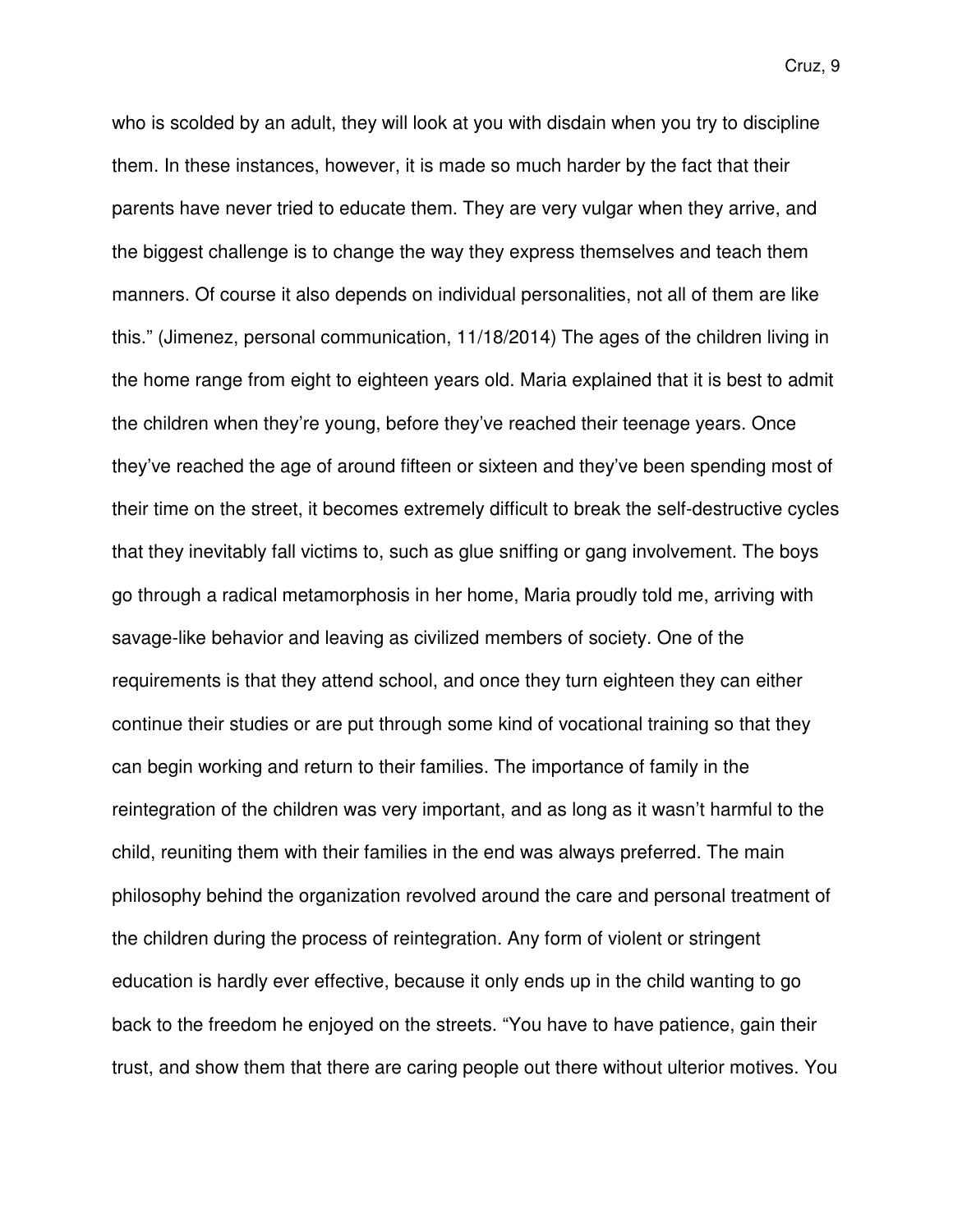also have to help them while they are still children, because it's going to be too late as they get older and inevitably become violent, angry adults." (Jimenez, , personal communication,11/18/2014)

Maria then showed me around the house, a simple, two-story compound with the living rooms and kitchen downstairs, and the dormitory where the boys sleep upstairs. There was a bulletin board in their room with the name of each boy and their school schedules. I counted twenty beds in the room, but only twelve names on the board. When I asked Maria about this, she explained that she couldn't take in any more boys for lack of funding. The organization had been receiving support from the Spanish government until the country underwent a financial crisis in 2008, meaning the first funds to be cut were those for social welfare programs. As far as the Moroccan government is concerned, she said they are completely indifferent towards not only hers, but all human rights organizations in general. She filed for help under law 1405 but has been waiting four years for an inspector to come to the organization. Without the funds and relying only on donations, she has been forced to let go of all her educators and staff members, leaving only herself and the cook at the NGO. She sadly pointed out the extra bed in which she slept in the same room as the boys, saying she could no longer go back home due to lack of personnel available to watch over the kids. It was not surprising, then, that when asked about a solution towards the problem of street children, the answer was aimed toward government intervention. "The government needs to create an effective plan. One that exists in action, not only on paper. They need to realize that if something is not done about these children while they're young, there will be absolutely nothing they can do when they are adults. There needs to be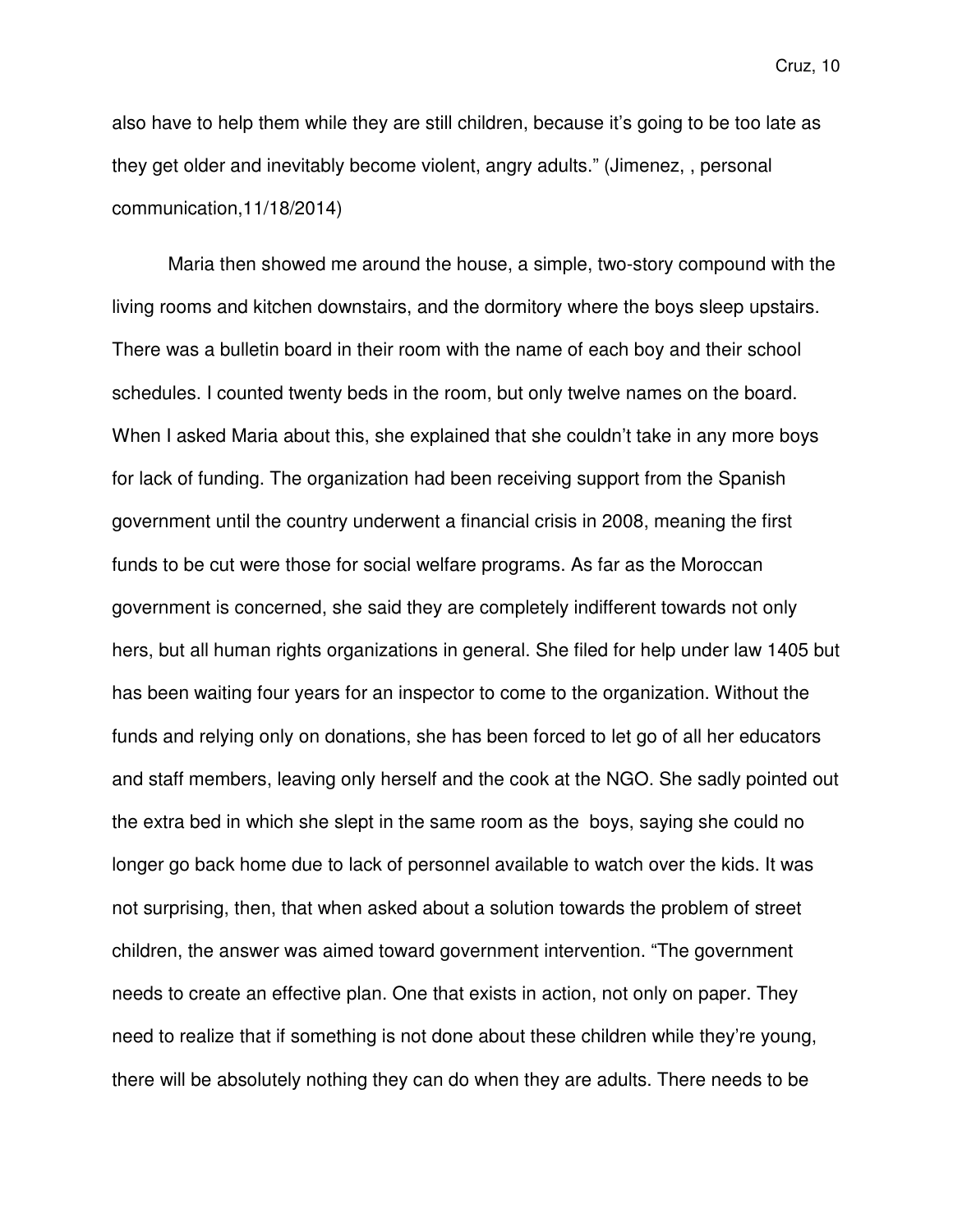more centers like these, and they need to be well funded. Centers that offer close knit families, personalized care, and the nurturing and treatment that a child's soul needs to be filled with. Otherwise, how will you fill that void?" (Jimenez, personal communication,11/18/2014)

#### **The Controversy behind Ningun Niño Sin Techo**

The feeling that surged through me after leaving this organization was one of absolute awe and admiration for Maria and the work that she does for these children. Until that point it had been a rare occasion to meet someone who dedicated not only so much of themselves but also 100% of their daily life to solely improve and make a difference in the lives of children who might otherwise never have been given a chance. I felt anger at the lack of funding and resources available to help her cause, and wholeheartedly believed that organizations such as hers were a very viable and humanitarian solution to aid in reintegrating street children back into society. It provided an answer that revolved around treating these children as what they are, children, and not as a statistic. Unfortunately, blinded by my veneration, I overlooked for a moment that both my positionality as the interviewer and the occasional inherent deceptiveness of a conversation were two factors that made an interview nothing more than a story with no conclusive facts to back it. Having never witnessed this organization's process of reintegrating these children with my own eyes, was it possible to ever really know if what I was being told was how it was actually happening?

As chance would have it, while researching and visiting another organization I met a young lady named Layla who had volunteered at Ningun Niño Sin Techo from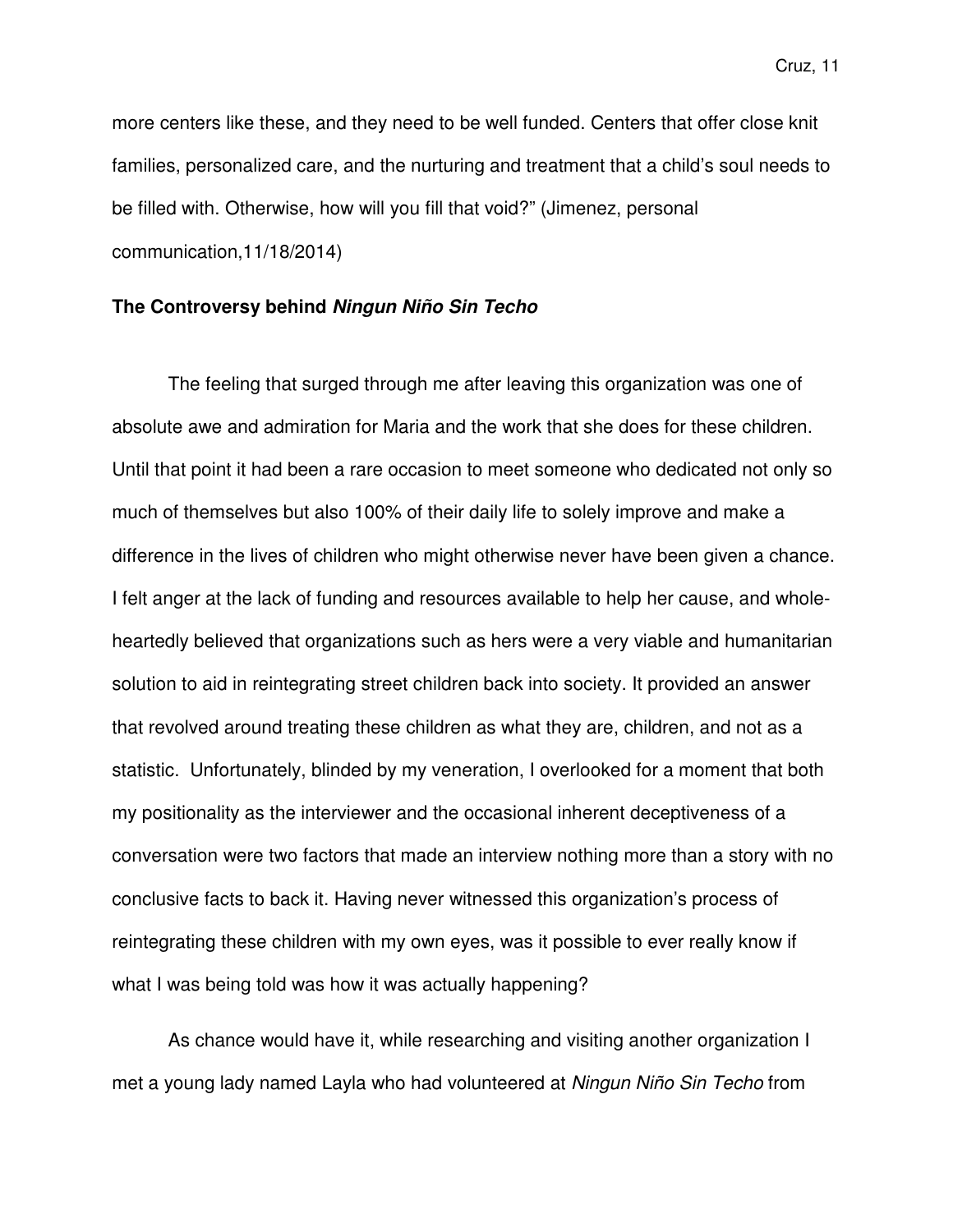March to June of 2013. Having discussed the reason behind my study in Tangier, I asked if I could interview her about her time at the organization as I felt that having the perspective of a volunteer would be a good accompaniment to the interview of the director. Afterwards, she gave me the contact information of two more previous volunteers whom I sought out and interviewed as well. I found that while each volunteer had had different experiences and opinions during their stay, they all pointed to the same conclusion: there was something wrong with the organizational management of Ningun Niño Sin Techo. My objective is not to defame the purpose of the organization or to libel Maria's name. Rather, I feel that this research is important in stressing yet another factor making the reintegration of street children so tedious: the difficulties of running an organization and the mismanagement of resources when doing so. I will now discuss their interviews collectively, and as promised, I have changed the volunteers' names or left them anonymous.

 Contrary to what I was led to believe, Maria Jimenez was not the sole founder of Ningun Niño Sin Techo. It was actually a partnership with a man named Abdelwahed Mezroudi. They created the project together, and for the first four to five years, it was one of the best centers in Tangier for the rehabilitation of street children. It had educators, psychologists and social workers, all the adequate and necessary staff to accomplish the task. It was also funded by Agencia Española de Recuperación al Desarrollo, a Spanish agency that approves and finances projects for minors presented by NGO's (aecid). Unfortunately, as time went on there were too many conflicting ideas for how to run the program between the founders and eventually, Mr. Mezroudi left. According to the volunteer that was present during this transitional period, everything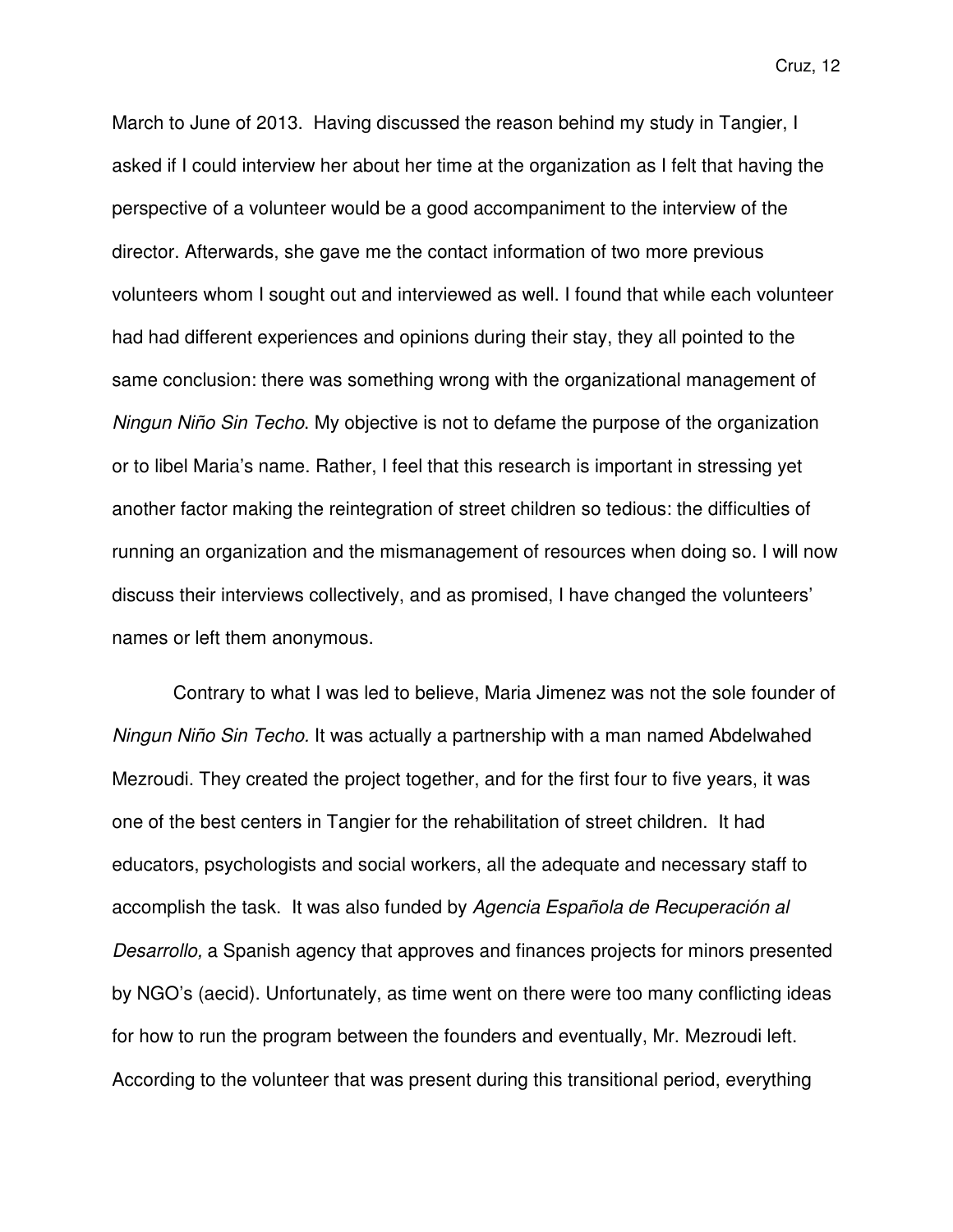began going downhill from there. One by one the staff began to leave, either following Mezroudi or being let go by Maria because of differing opinions. The greatest discrepancy came when the Spanish Agency cut off the funding for the organization due to 80,000 Euros that were never justified or accounted for. "It was never due to the Spanish economic crisis. The money just wasn't used how it was supposed to be so the Agency demanded it back. After that it was complete chaos, and the organization now relies solely on donations and money raised from Galas and events that Maria is always trying to frantically throw together." (Anonymous, personal communication, 11/25/2014)

 At the point when the first volunteer I spoke with was there in March 2013, there were only two volunteers and two educators left. "There was hardly any structure in the home. The kids weren't in the habit of doing their homework every day and they were always yelling and rough-housing with each other. Rather than trying to instill discipline, Maria would shrug and tell me, 'they're just bad kids.'" (Layla, ,personal communication,11/23/2014) Because Maria was often away or busy organizing Galas to raise funds, as a volunteer Layla shadowed one of the two educators in the house. He was very aggressive towards the boys, and not in an effectively disciplining manner but rather in the way someone would treat a criminal. Layla would make deals with the boys, telling them that if they sat down with her and did their homework, she would play games with them after. They were always willing to go along with it, but on several occasions when the educator was around, he would hit the boys on the back of the head for getting distracted or even for not reading fast enough. There were several instances of this sort of violent discipline, which was supposedly against the philosophy of the organization in the first place. When Layla brought it up to Maria, her response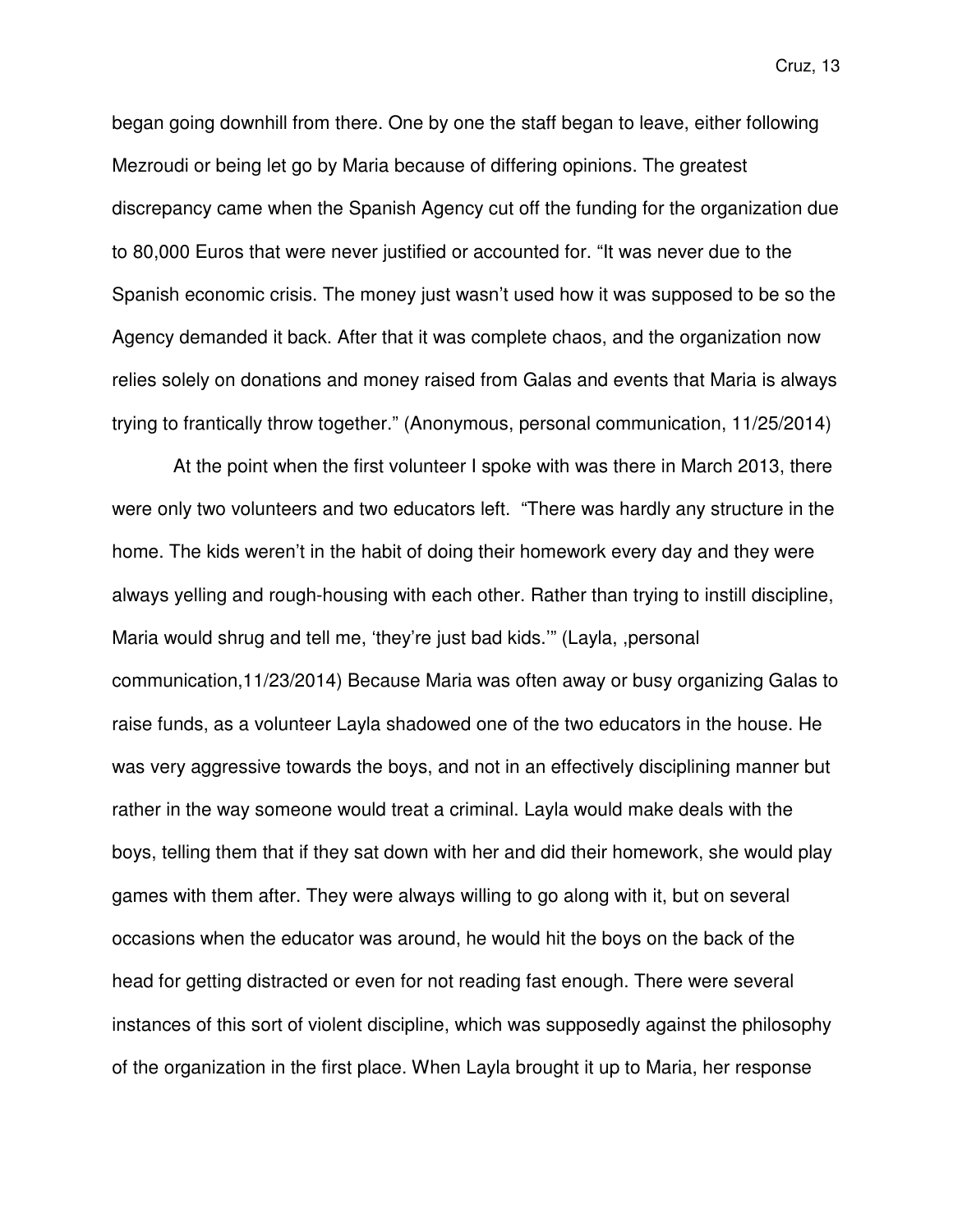was along the lines of telling her that she was too sweet to deal with these kinds of kids but that she would talk to the educator about what he was doing. When I asked if she ever talked to him or if there were any repercussions or institutional changes, the answer was simply a rhetorical, "What do you think?"

As stated earlier, the purpose of including this part of my research was not to defame or slander a person but to measure the institutional effectiveness of their organization through the perspectives of people who had spent time volunteering for them. My third interviewee had similar stories as the first two but made a very good point when I asked him about the effectiveness of the organization as a whole. "In theory, an organization like Ningun Niño Sin Techo is a viable solution for that certain profile of kids; those in danger of being on the street due to precarious family situations. She falsely advertises that they are all former street children because it attracts more donors, but the reality is that it is much more difficult to place actual children ofthe street in these kinds of homes. The other problem is that as soon as they turn 18 they are not allowed to live there anymore, and a lot of these kids have left the organization without having learned any autonomous behavior. They simply go back to the life they were living before Ningun Niño Sin Techo. This organization can only work if you have an objective, and only if you are more concerned for the well-being of the children than for the recognition of what you do for them." (Anonymous, ,personal communication,11/26/2014)

 Just as I mentioned that my positionality as the interviewer definitely affected my interview with Maria, the same could have very well happened with my interviews with the volunteers. Their experiences and opinions were all subjective to the periods of time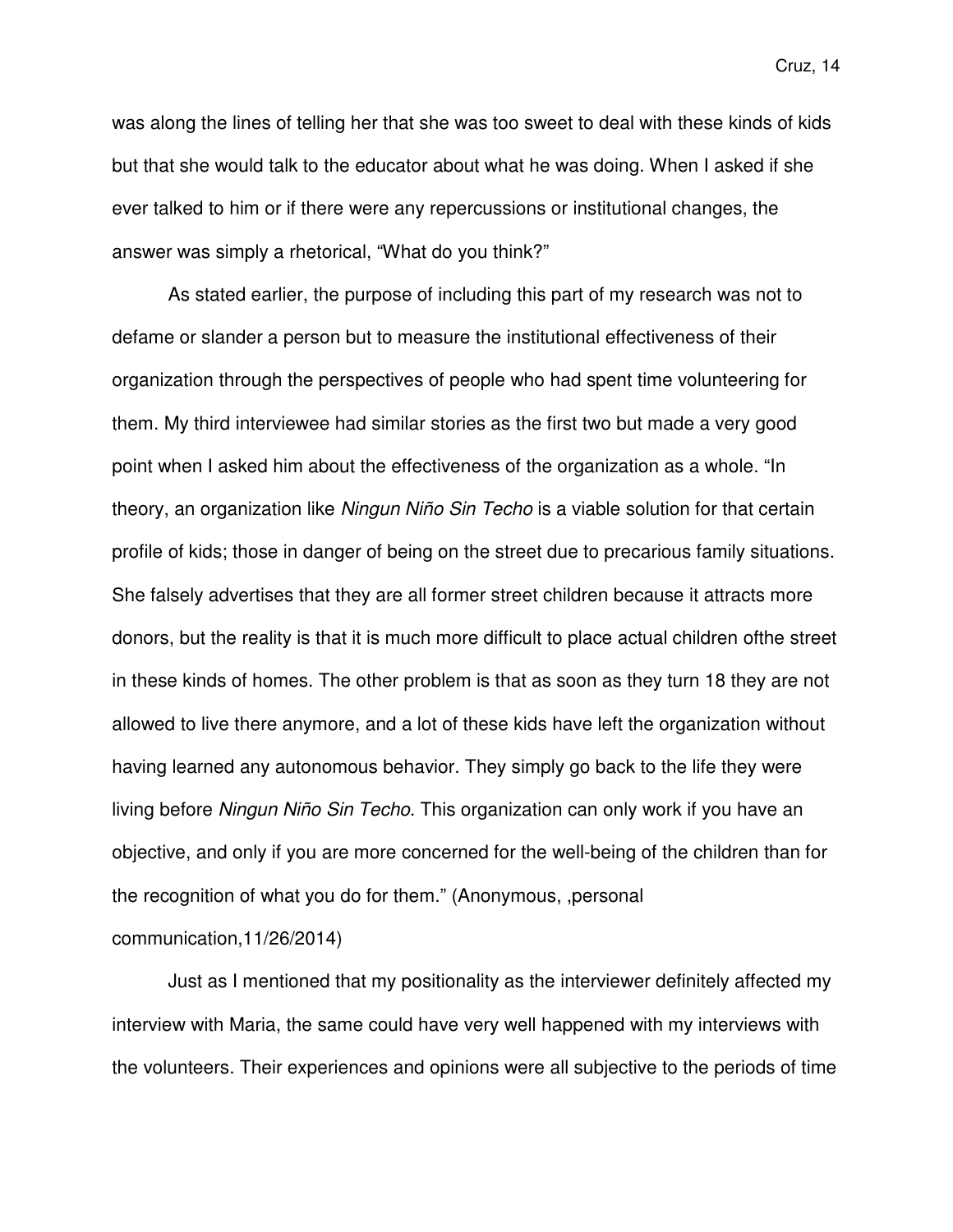in which they volunteered and their own personal relationship with Maria. As a last step, in order to ameliorate the two sides not only for this research but for my own peace of mind, I asked Maria if I could volunteer for her and spend some time with the kids. Although reluctant to let someone with no background in child psychology or experience with street children volunteer, she agreed to let me spend an afternoon with them on one of their days off from school.

The house is comprised of twelve boys, five of them thirteen years old and younger, and the rest upwards of sixteen. Accompanied by one of the eighteen year olds, we took the five youngest boys to play soccer one afternoon. I don't know what I was expecting, but I was surprised by how amiable and delightfully friendly the kids were towards me. While the younger ones played at the park with other boys from the neighborhood, I sat down with the oldest boy and watched them while we talked. It was by no means a formal interview or anything of the sort; I wasn't scribbling anything down on a notepad and he wasn't answering any questions. We simply had a conversation about our lives, and between that and watching the childrens' interactions with him and with each other, I was able to come to terms with the mixed perspectives I had received about the organization as a whole. All of the kids had different stories: this one's mother had passed away and his father was incapable of caring for him as she had, that one's parents had gotten divorced and amidst the drama encompassing the situation a judge had court ordered the child to stay in the organization. None of the children had ever actually lived on the street, as one of the volunteers had indeed told me, but it was very clear that they were better off here living in this organization than if they had remained in their homes. My companion had been having trouble in school, leaving his house in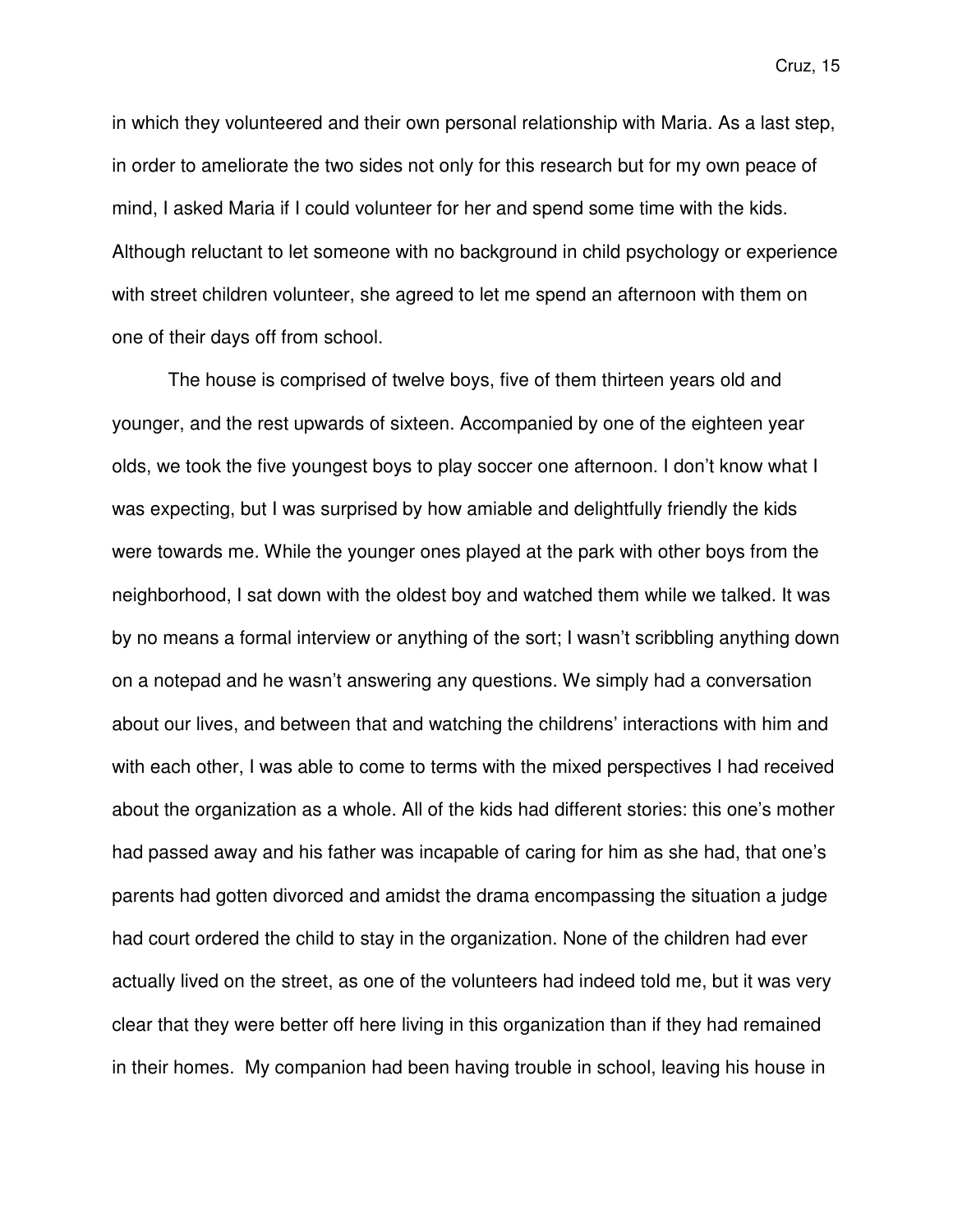the morning and coming back at night having spent all day with his friends skipping class. His mother had sought out the organization as a desperate means of giving him a structured lifestyle since she was a single mom and worked all day. He had never really been at risk of being homeless, but his life was definitely not headed in a good direction. He remembered a time when they housed actual children of the street, but he said that aside from the greater psychological burden of reintegrating those children it was also more expensive, due to the medicines required and the special educators needed for them. Without the funds, there was hardly enough for the kids already present. But he wasn't complaining. He knew the money was short but he said he was grateful for a roof over his head and a hot meal every night, and said they made do with what they had. These boys, whom he gestured at with a sweeping motion of his hand, they were his family and he could not have imagined his life without them. Being the oldest in the house and without the funds to pay for a staff, he often helped chaperone the younger boys just as he did on the day I went with them. He felt that it gave his life purpose, looking after his brothers as he called them, and helping Maria get their lives on track just as she had done for him. Towards the end of the game one of the boy's stomach began hurting from running too much, and it was time to go home. The walk back was long, but the way they all kept checking on him and being a shoulder for him to lean on was absolutely endearing. They spoke Darija to each other, but would courteously speak in Spanish to involve me in their playful conversations. At one point, a strange man approached us saying something I couldn't understand. One of the little ones grabbed my arm and pulled me to the middle of the group, to where I wouldn't be on the outermost edge, and then continued the conversation he was having with us. It was a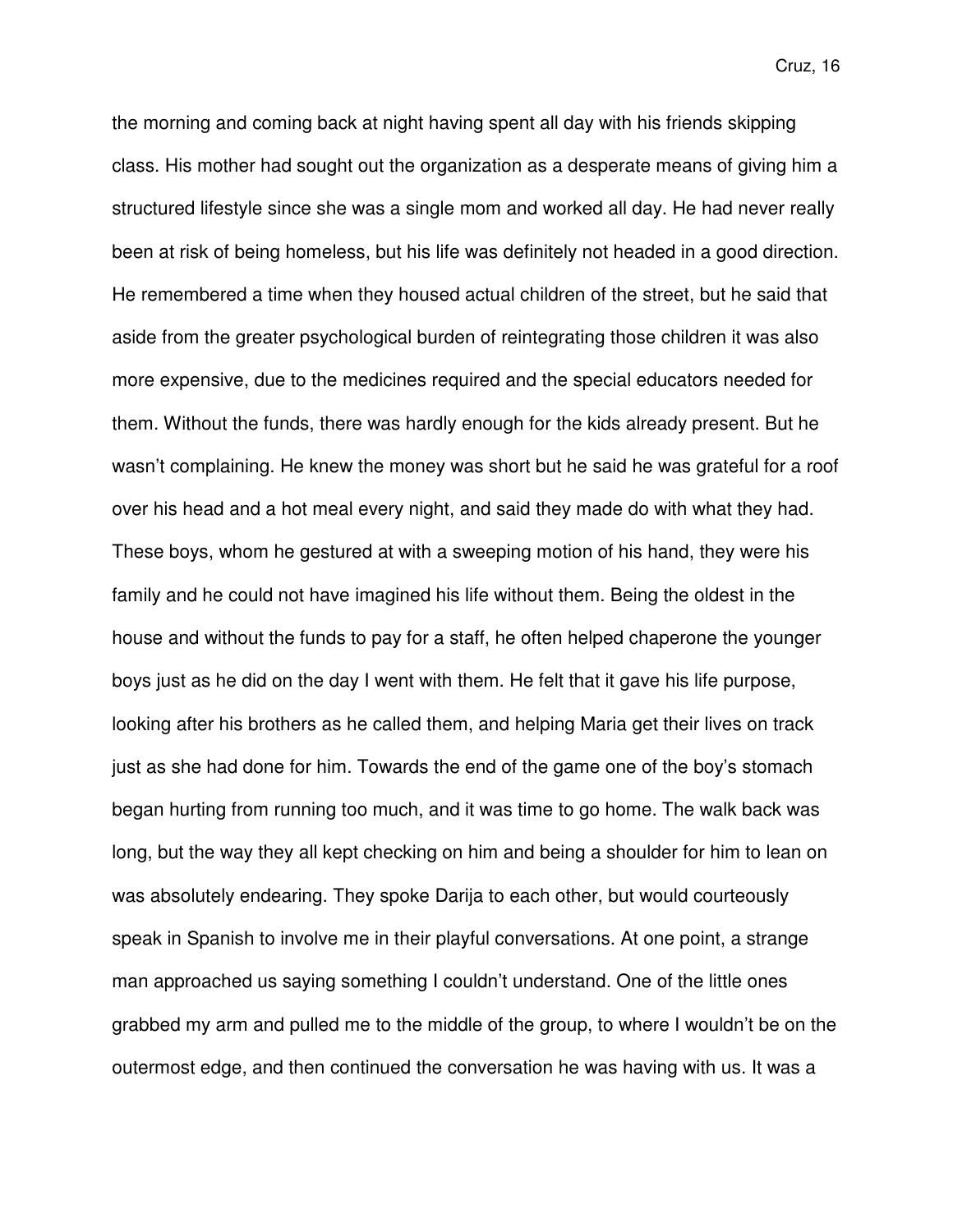small act of kindness but I was utterly taken aback by his instinct to protect me just as if I were one of his brothers. They were playful, they were mischievous, and they were scolded from time to time by the oldest one for running into the street or jokingly shouting, "Taxi!" to make them pull over as they ran away. As I observed this behavior I realized that anyone walking by would not think twice about the fact that all they were seeing was a family, a group of brothers walking home. And indeed, that's what these boys had become. When we returned, the boy who had been injured rushed to Maria to tell her what was wrong, and she apologetically turned to me and said we would have to cut my visit short so she could take care of him. I thanked her, received goodbye hugs and kisses from the kids, and walked home with a heavy heart but a resolved mindset about the situation.

Regardless of whose version held the most truth about the happenings at Ningun Niño Sin Techo, the facts remain the same: limited resources allow only twelve boys out of the possible twenty to live in the house, they do not come from the streets but from difficult situations at home, the organization is struggling to find funds and also currently has no staff. But beneath all of that, what I realized that day was that there were still twelve boys, twelve precious lives that were better off living in this home than if they had continued living in their situations and ended up who knows where. They have become a family, a support system to one another and although children living in the streets find this amongst themselves as well, the different environments impact the different goals and relationships they have with each other. The love that the boys at Ningun Niño Sin Techo have for each other goes beyond a bond that is formed out of the need for survival, but rather stems from coexistence and the genuine desire to protect each other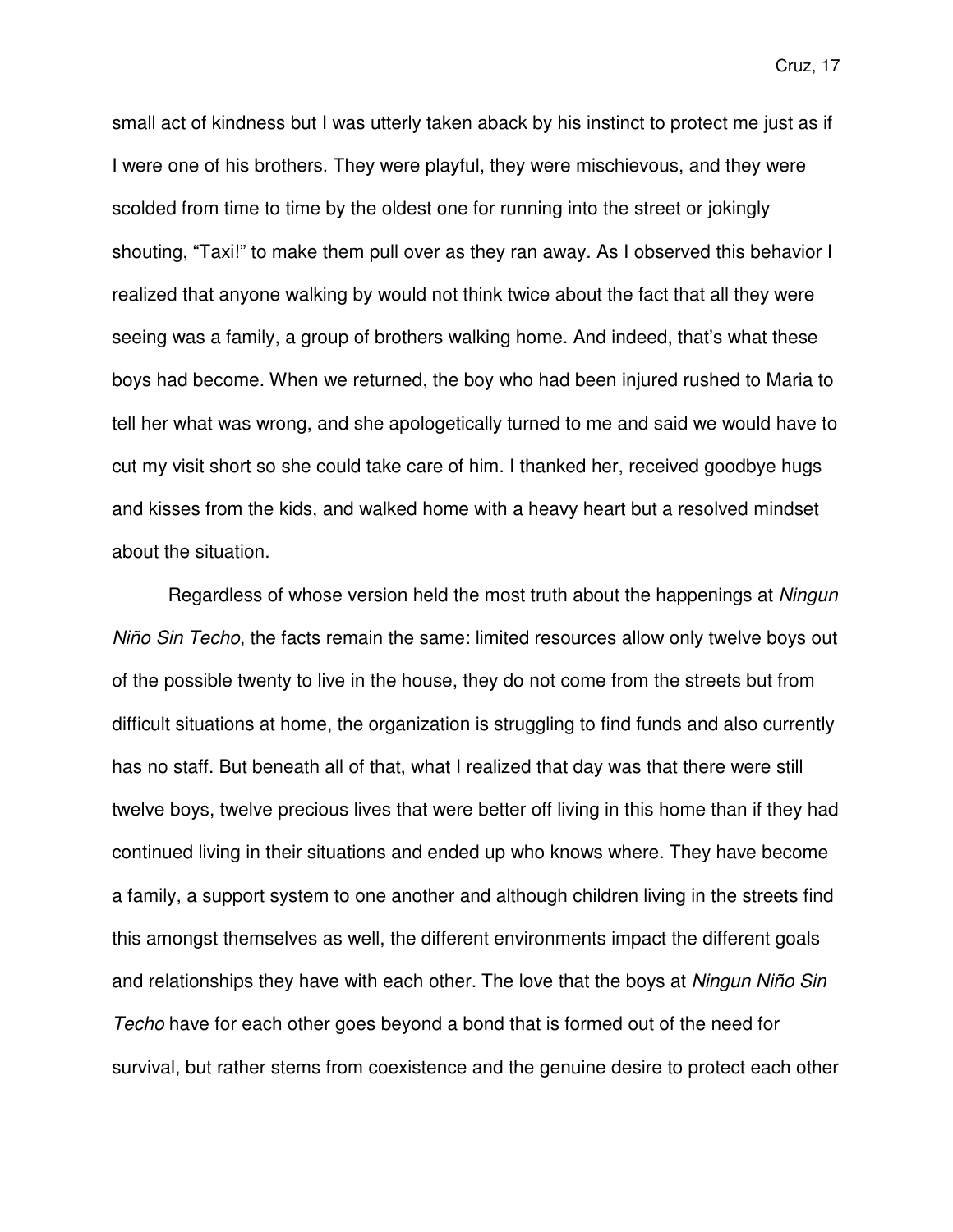and see each other do well. Despite any failures in the managerial department and controversial behavior from the educators, that is truly where the success behind the philosophy of this organization lies. It has a long way to go to, but it offered something that no other organization I visited came even close to giving the children: a home.

#### **Casa Familiar Nazareth**

 While the premise of a boarding school where children lived and became reintegrated turned out to be complicated and the stories a bit controversial, I was directed to a couple of other organizations that functioned under the same philosophy of helping those at risk of ending up on the streets, only without the children actually living at the associations. The first was Casa Familiar Nazareth, an organization founded sixty years ago by a Franciscan Monk in order to help people in dependent situations in the cities of Tangier and Ceuta. It currently consists of four projects: assistance for persons with severe disabilities, a nursing clinic for basic healthcare in the Tangier medina, pastoral visits to the civil penitentiary prison and the integration of minors in difficult situations, or Al Basma. Casa Nazareth launched Al Basma, meaning "the smile", as a response to the growing phenomenon of unaccompanied minors in the streets in 2007. It covers a variety of basic needs for minors (food, shower, sanitary assistance and laundry service) as well as an intervention through mediation with their families and educational institutions. (Caza Nazareth)

I interviewed Sufian, the social educator for the Integration of Minors Al Basma project. He works with twenty-five children from the ages of eleven to eighteen. The one requirement is that they have to either be in school or some kind of vocational training. The kids come a few times a week, during which mornings and afternoons are

Cruz, 18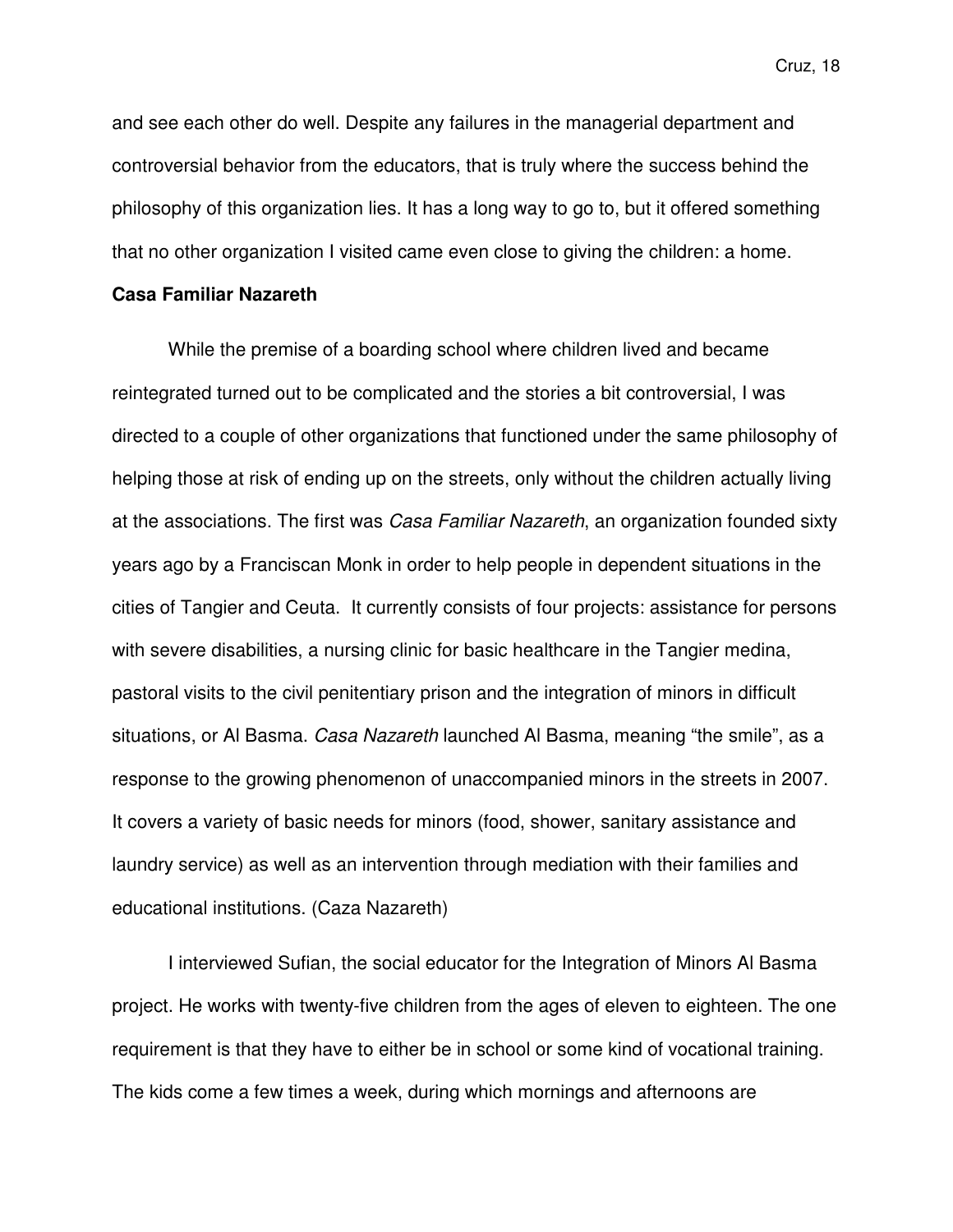dedicated to school work and then a break is awarded in between for relaxing or playing. Sufian chats with them before every summer and they plan a week-long summer camp together, the only time out of the year where they kids will actually live together. I asked about the criteria for choosing which kids get to come to the organization, since the space was limited at twenty-five. He explained that whenever a space becomes available due to the boys becoming older than eighteen or finding work, he makes visits to the local schools and has a discussion with the teachers about which student has been falling behind or missing school entirely. Most of the time it coincides that the parents of the minors suggested by these teachers are either divorced, single mothers, or they have been adopted. Sufian will then speak with the families and decide if the program Al Basma is right for them. On some occasions, the nurse from the organization's clinic will also send in boys who come in for treatment depending on the situation. For him, the most difficult part about educating the boys is the period of time when they reach adolescence. At fourteen and fifteen years old, the boys begin questioning everything they're told to do and why they're there. "It's not that they're bad kids," he chuckled, "didn't we all go through that rebellious teenage phase?" He showed me the room where some of the boys were doing their homework. They had new desks, a computer, and an open classroom with bright lighting. There were school schedules on a bulletin board next to pictures of them at what I assumed was them at a previous summer camp. "They go through a drastic change from when they first arrive to when they leave. I love them as if they were my own kids, but am grateful to be able to send them home to their families every night." (Sufian, personal communication, 12/01/2014) This statement spurred on the question about those kids that didn't have a family to go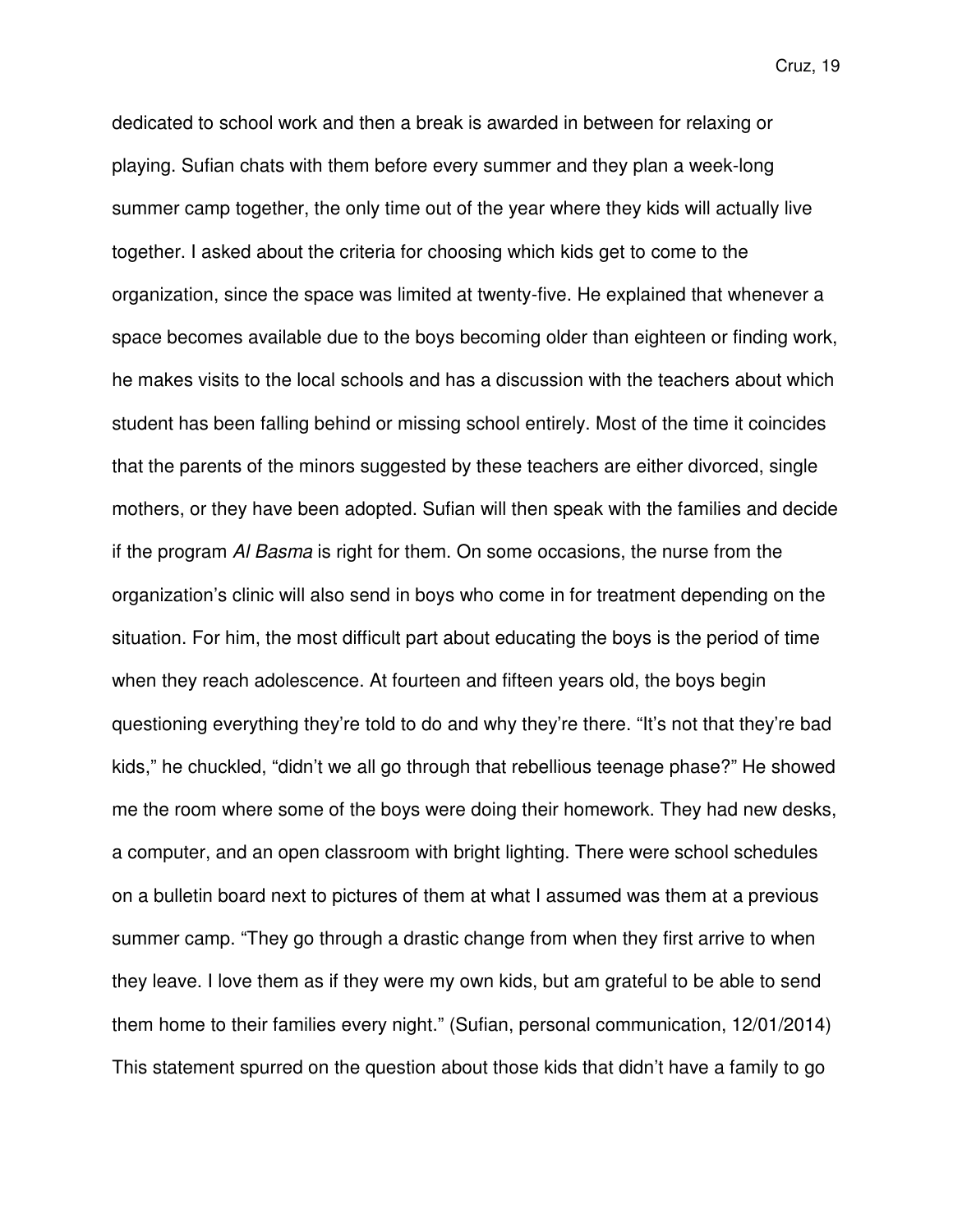to, the children of the street. He said that it was simply more feasible to prevent kids from ending up on the street than integrating children who are already living there. "When the kids who come here see someone genuinely interested in them, they want to try harder at school and show the better side of them, and also show that side to their

families. It's easier to get results that way." He told me about a congregation of Catholic sisters that worked directly with street children, and also about Association Darna, an organization that to his understanding also offered them refuge.

#### **Association Darna**

It wasn't the first time I had heard about Association Darna. It had been mentioned to me as one of the first organizations in Morocco that worked with street children, along with Bayti in Casablanca. The trek to reach it was no easy feat. I was told which general neighborhood it would be in but of course, it had no physical address or discernible sign with which to distinguish it. I ended up having to ask a local boy to show me the way, for a tip of course, and finally found the building. Consequently, I arrived too late in the afternoon and was told to come back the next day. The next day when I came back, the person Sufian had told me to ask for wasn't there, and the next day when she was, she said I needed to speak with the director, who wouldn't be there until the next week. I relentlessly returned each time because I was so excited to finally speak to someone who worked for an organization that actually sheltered children who lived in the street. When at last I was able to speak to the director, my enthusiasm was abruptly cut short.

We were not able to sit down and engage in a formal interview. Aside from the fact that she was extremely busy and spoke only a small amount of Spanish, she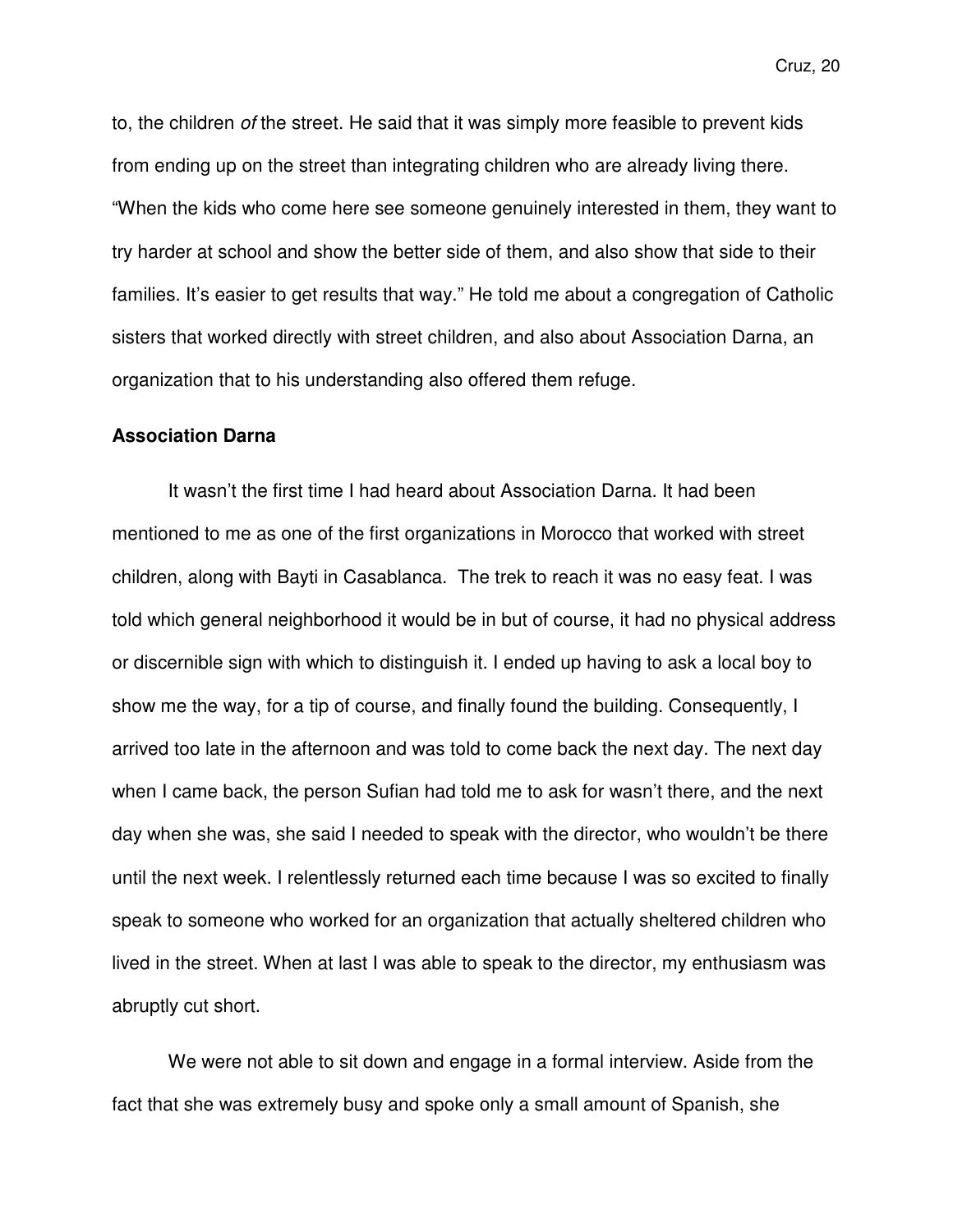informed me that there was an entire procedure (beginning with me emailing the organization's headquarters) that was required for me to take a tour of the building and interview staff. I did, however, explain my purpose for being there, and to my dismay, I was told that Association Darna was no longer a refuge for street children. The blue house now functions as a school for professional apprenticeship, cultural entertainment and scholarly help and tutoring. Like Casa Nazareth, they work with children in difficult home situations and help keep them on track in school, or place them in some kind of vocational training so that they can find work. The house teaches a variety of different skills: carpentry, butchery, culinary, ceramics, iron-works, music, technology information, literacy, and multiple other scholarly matters. Today, the center teaches more than one hundred children from all areas of Tangier. (Association Darna) Near the blue courtyard where we were standing, there were kids playing soccer and somewhere beyond them I heard the sounds of a woodworking class. Through the open windows of the building upstairs I could see that there was some kind of language class in session. From my brief and limited overview, the association definitely seemed to be well-funded and successfully carrying out the tasks that she told me about. Before being ushered out, however, I managed to ask about the street kids and why they could no longer find refuge there. From what I understood, Association Darna was opened as a harbor and rehabilitation center for children living in the streets until Law 14-05 was passed in 2006 dealing with the conditions of opening and managing social protection refuges. Afterwards, the association made the transition into helping children in vulnerable situations, and has now even expanded into teaching centers for women and young girls. It was an organization that seemed to do fantastic work with this certain profile of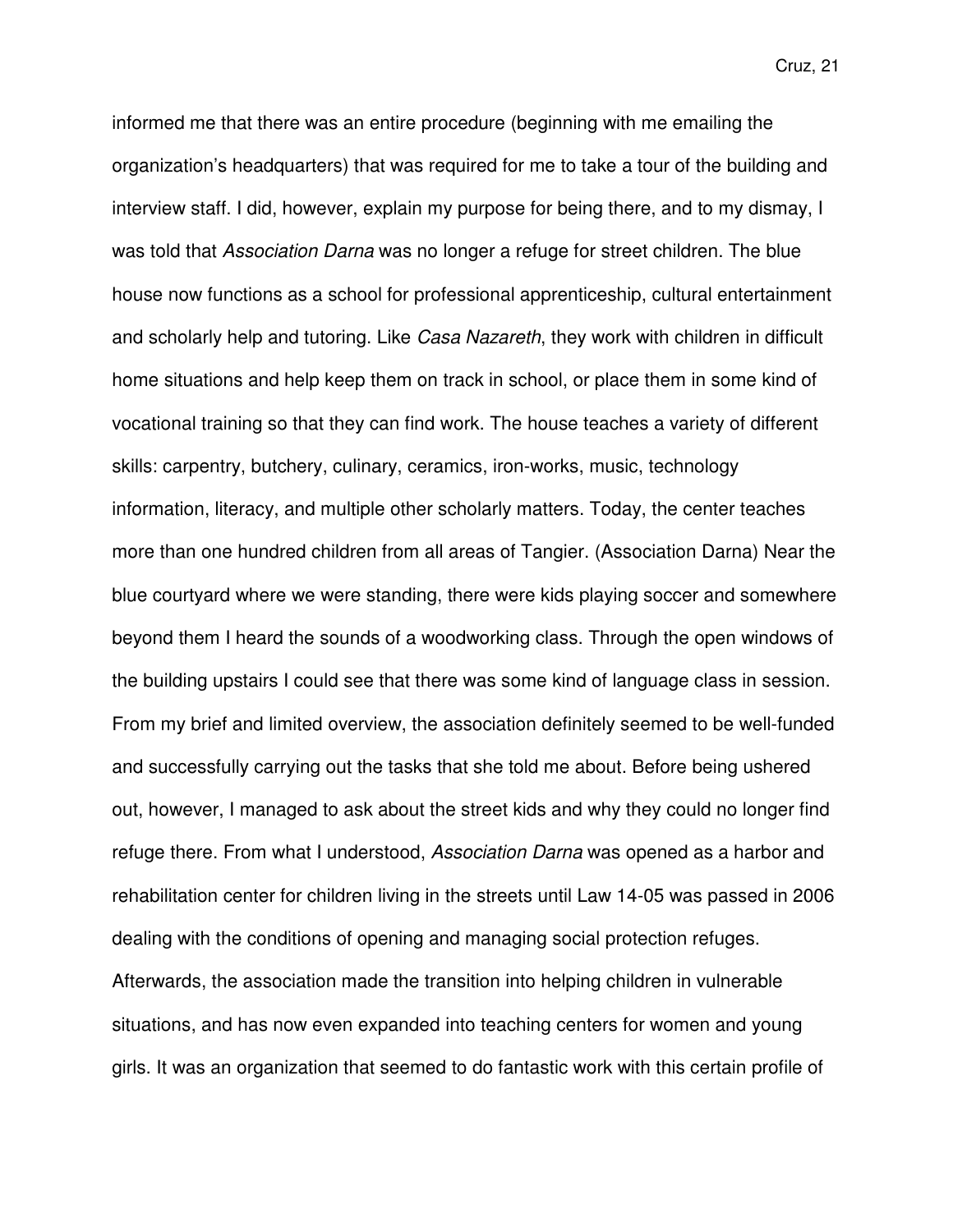at-risk minors, but it also served to deepen the interminably growing question: What was being done about the children with no families, those living and dying in the streets of Tangier?

#### **Misioneras de la Caridad– "Las Calcutas"**

There seemed to be no apparent answer to that question. After Association Darna turned out to be another organization intended for the prevention of minors ending up on the street rather than helping those already living there, my final hopes rested with the Catholic congregation Sufian had told me about. Misioneras de la Caridad, or Missionaries of Charity, is a religious congregation founded by Mother Teresa of Calcuta in 1950 in the Indian city of Calcuta. Since then, and around the city of Tangier, the sisters are known mostly as "Las Calcutas". Their mission statement is simple: to help the most poor among the poor. In Tangier, the house of Las Calcutas was established in 1989 and is also known as "Dar Salam", located in the old Iglesia de la Purísimain the heart of the Medina. The church is no longer used for religious services but rather as the location for the sisters to carry out the different projects for the congregation. Six days out of the week, its doors are opened as a harbor for single mothers, who in a Muslim society, face extreme criticism and are often left to fend for their own without any type of help or resources from public institutions. The sisters shelter the women during their pregnancy, and after, offer a daycare service for the child while the mother tries to find work. On Wednesdays, however, the church became a harbor for children of the street, and that was exactly what I had been looking for. For once, the location of the organization was not difficult to find. The difficult part was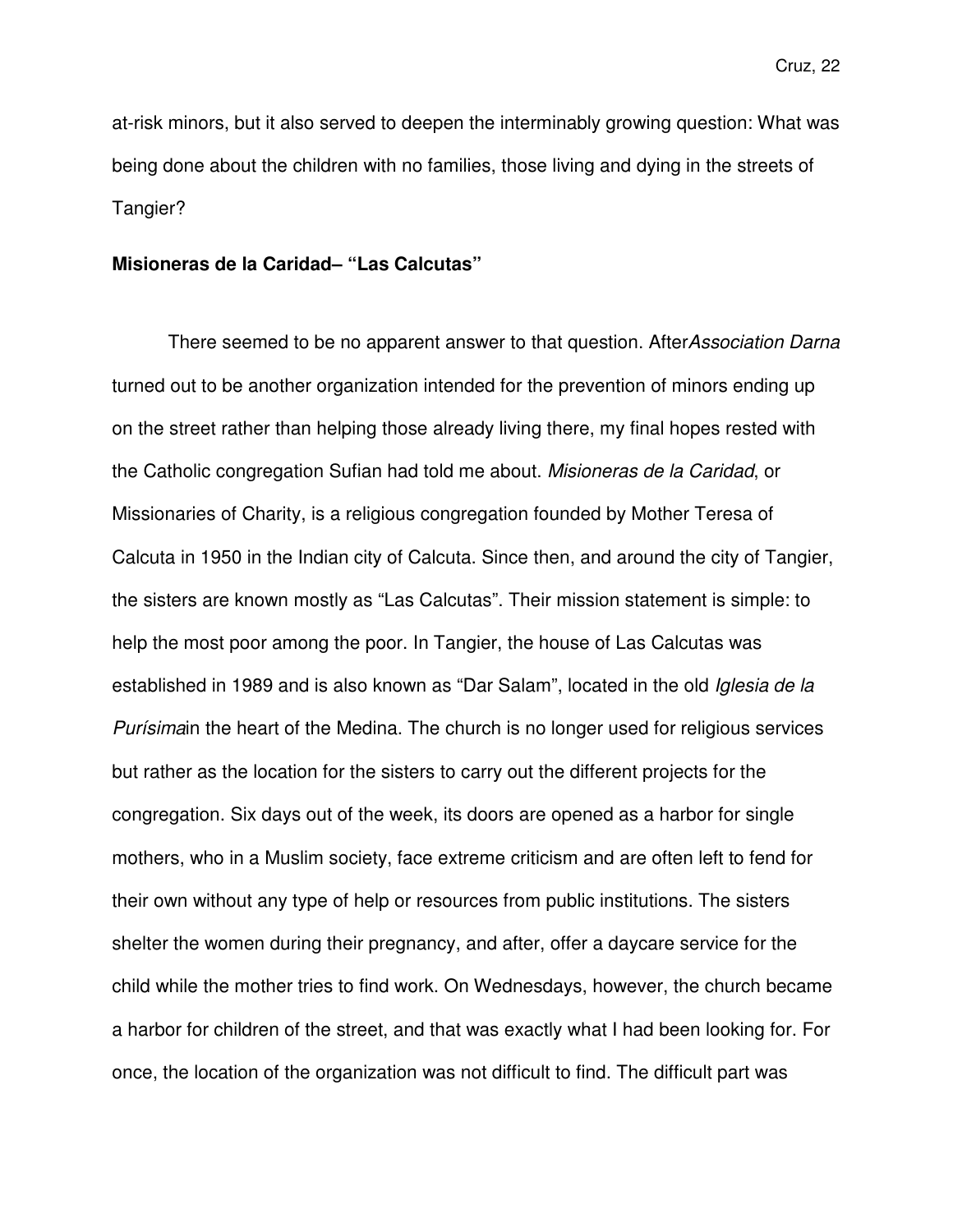establishing contact with the sisters, as they did not have a webpage or public phone number available for me to find out if I could volunteer for them. Luckily enough, during my interview with the director of Associacion Al-Khaima(an organization I will subsequently discuss), I found out that he had a good long-standing friendship with the sisters of Calcuta. As a side project, one of the interns for his association also volunteered for Las Calcutas every week, and one phone call later I was all set to volunteer the next day.

I showed up at the *Iglesia de la Purísima* at two in the afternoon, half an hour before the work would start. The door to the Church was located on the left hand side of an upward path within the medina, and on the right of it there was a wrought-iron gated area in which children were already lined up waiting to go inside. Some of them hung their hands over the horizontal railing and leaned their heads against their forearms as they curiously followed me with their eyes. The purpose of the line outside was so that one of the volunteers could search them one by one and take away their sniffing glue. It was the one requirement that the sisters had for the children to be allowed into the church: to hand over any drugs in their possession.

Once inside, I found myself in a large hall decorated with balloons, explained to me by one of the sisters as the waiting room for the kids to play in while they were seen. Past another set of doors in a walled-off section there were other volunteers and even some of the single mothers who found refuge there on the other days of the week working quickly to get all of the stations set up. There was an area with six showers and a large hampers where the kids could undress and place their dirty clothes before they washed up. There was the station where I would be working, a long bench where boxes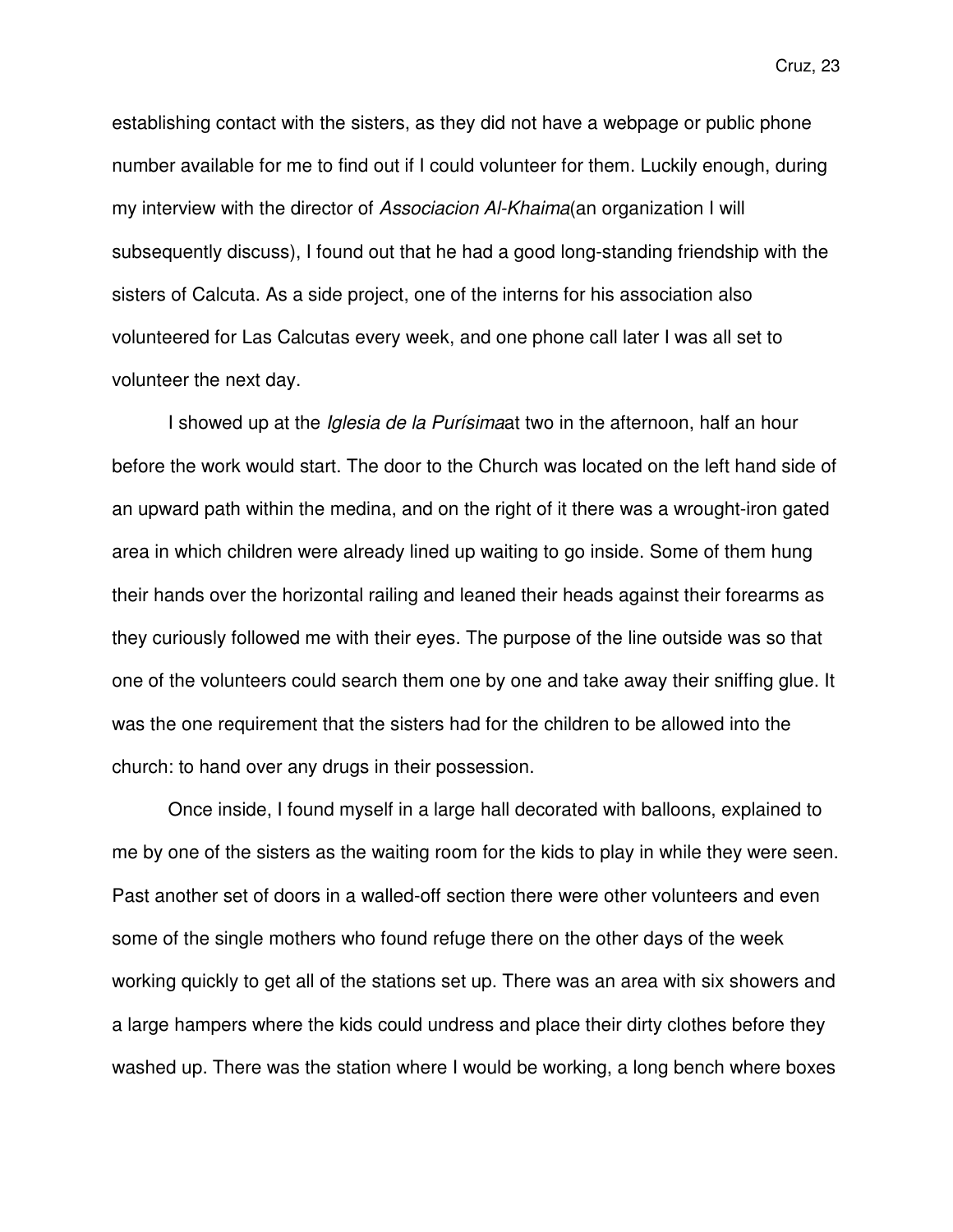of donated clothes from Spain were being unpacked and sorted according to size. A medical station was set up right in front, with two chairs and a cart filled with anything from gauze, bandages, nail clippers, hair combs and disinfectant sprays. Lastly, in the kitchen there were simple meals being prepared which would ultimately be served on a long dinner table where the boys would make their final stop.

 A bell rang from somewhere within the church and it was time to get to work. The doors opened up and the grand hall from the beginning was filled with the sound of boys' yelling and laughter, and the sound of a soccer ball bouncing off the walls echoed throughout the building. The volunteer who had been outside with them came in first, dumping a bag of little orange containers of Cyclex(the glue that they sniff) and the plastic bags that they use to inhale it into the garbage. The boys were then led into the back by groups of two, taken first to the showers. After showering, they were given a clean pair of underwear and were sent over to our station where they stood there shivering while we dug through the piles of clothes, gauging their sizes to find something that fit. Each boy got a pair of pants, a shirt, a sweater, and if there was one that fit, a jacket. They also got a new pair of socks and if their shoes were no longer usable and depending on availability of sizes, they got a wearable pair of shoes. Once dressed, they would sit in one of the chairs at the first aid station where a volunteer nurse would cure any injuries they may have sustained on the streets. Every single child had cuts and bruises here and there, some much worse than others. One of the boys lifted his pant leg to reveal a gash about six inches long and an inch wide on his calf. He gripped the edge of the table until his knuckles turned white while the nurse tended to it, but he did not cry out once. Another had a large burn on his thigh, but stayed silent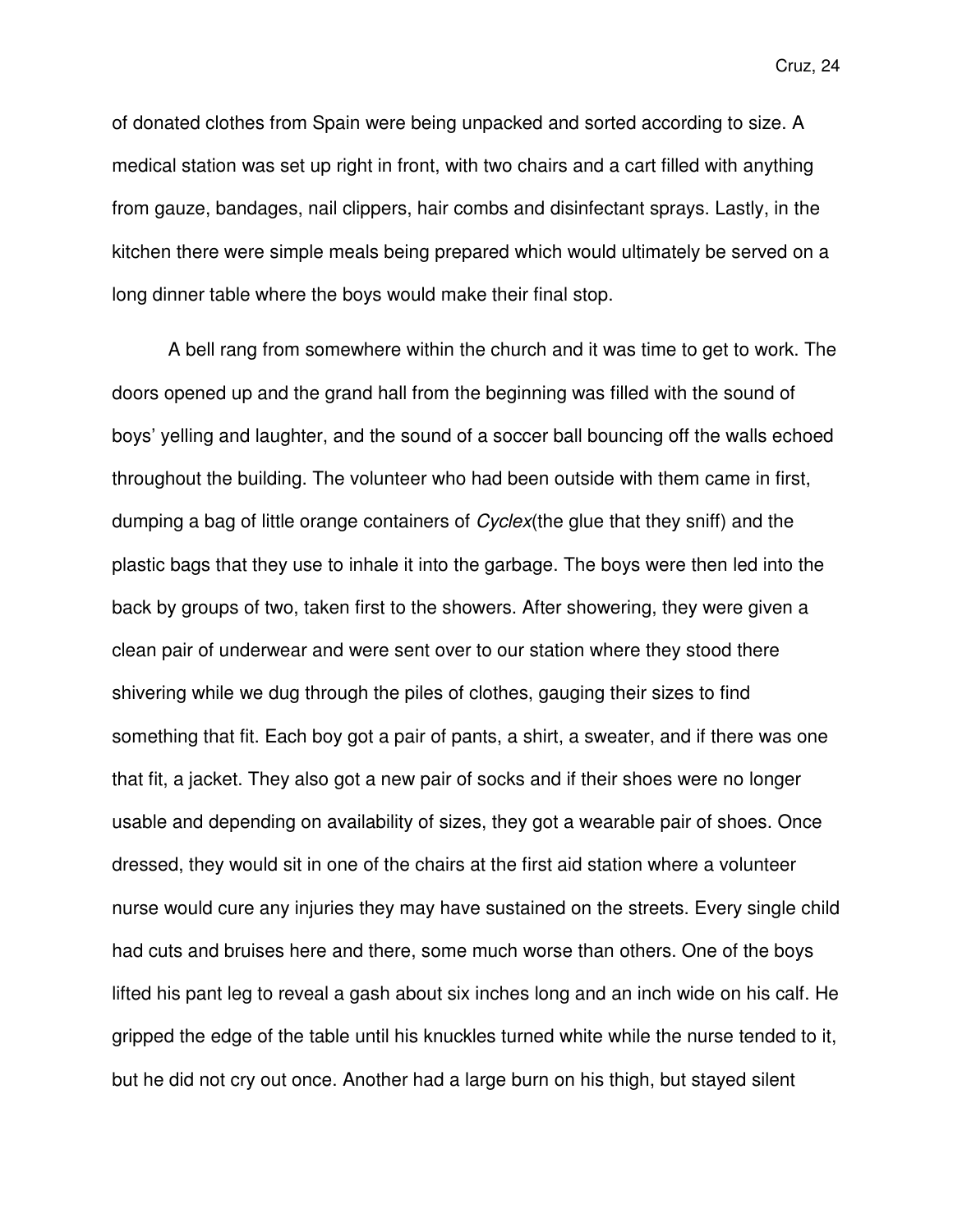when they asked how he got it. Many of the boys also had minor wounds on their scalps, and when I asked about them, I was told that many of them become involved in gang fights where rocks are thrown at each other's heads or get pushed to the ground. If any of the injuries were severe enough, they would have been taken to the nearest hospital for treatment. There were also some grooming activities at this station. While the nurse cured their injuries, the boys were given a pair of nail clippers and a small bin so they could dispose of the clippings. When they finished, they would sit on the second chair where another volunteer would clean their ears and check their hair for lice. This was some of the boys' favorite part, not only because they enjoyed the way the comb felt running through their hair, but because they would have a nicely-combed hair do when he was through. One of them turned towards me with a big cheeky grin and pointed at his hair, lifting his eyebrows twice as if to say, "Isn't it nice?" They were then led by one of the sisters to the big table where they were served their meal, which was usually some kind of meat, a piece of bread and a fruit. All of the boys ate their food ravenously.

Two by two, rounds of boys continued to come in through the doors. With each shivering, malnourished boy that emerged from the showers, the amount of usable clothing grew smaller and smaller. As I dug through the piles of men's pants and sweaters, I found it harder to find clothes small enough to fit these boys who were no more than skin and bones standing in front of me. I would hand them some pants, they would hold them up to themselves, say "Kabir, kabir" (the Darija word for big) and hand them back. It was the same with jackets. As the climate got colder and rainier, the boys would ask for something warm and with a hood to cover themselves when it rained. The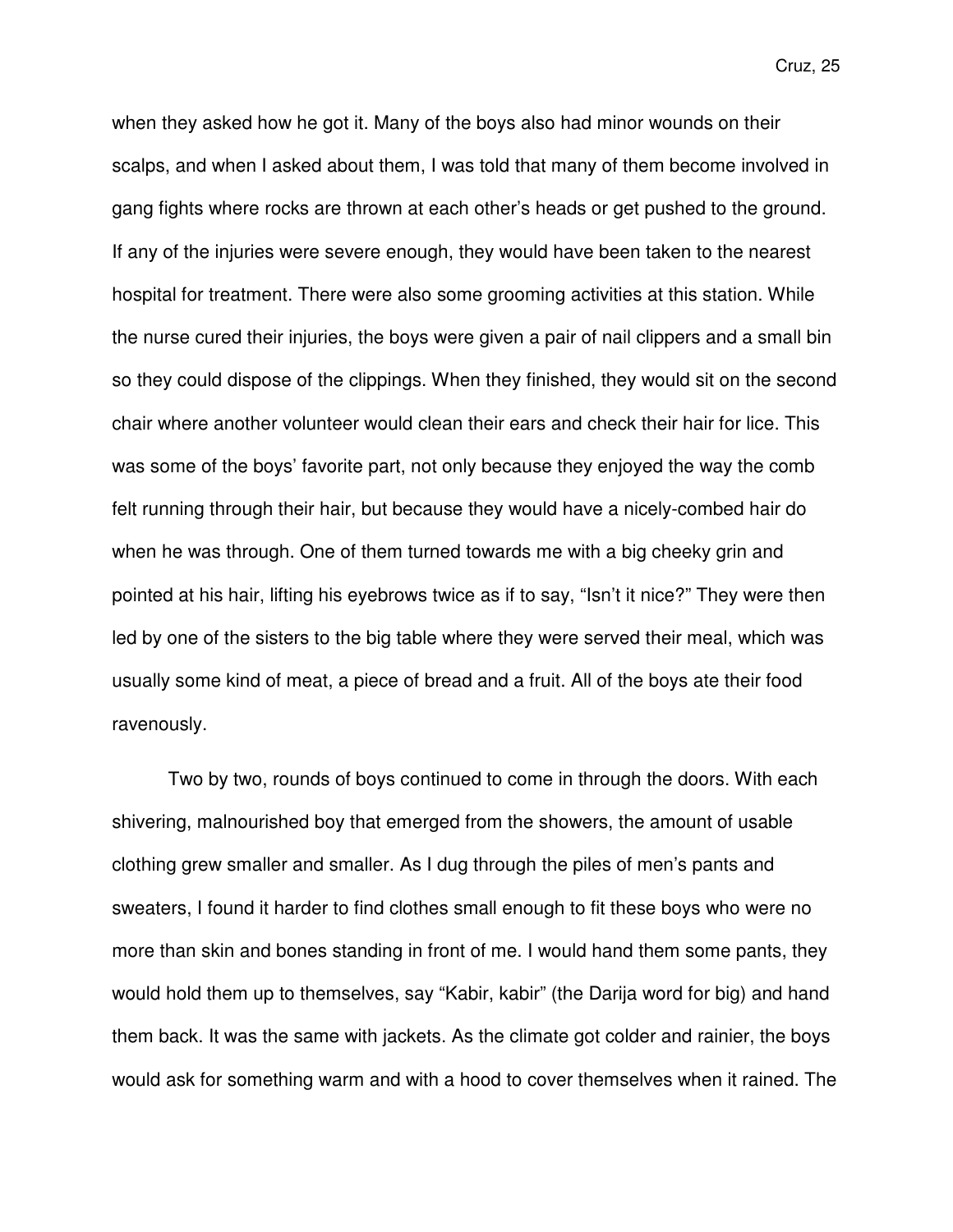problem was that all of the small jackets would get passed out immediately, and we were left with only a handful of jackets big enough for adult men. Feeling that what we gave them wouldn't be warm enough, some of the boys would point at the remaining small jackets asking for another but the sisters would tell them no. It wasn't an easy thing to do, they said, but they were so low on supplies that they couldn't afford to give each child more than one jacket. The shoes were another issue. Sneakers were the first to go, but boys still came bearing shoes that were clearly falling apart. Many of them had to be given slippers or flip flops, despite the impracticality of wearing them in the rain.

Another problem presented by the shoe situation was that sometimes the boys would leave their shoes outside, come in barefoot asking for new shoes, and then sell the ones they were given in order to buy more sniffing glue. As a matter of fact, it was like that with everything they were given. There was always the risk that they would sell anything provided to them in the house in order to buy more glue. That was why the meals had to be finished before they left and the small granola bars they were given as dessert had to be eaten on the spot. It was the same with the pills they were given for their toothaches. Lacking any actual toothbrushes to give out, they had to resort to giving the kids one pain killer each for fear that they may take too many at once or that they would sell the remainder in order to buy more glue. It seemed that the desire to momentarily escape their reality had become a fixation for these boys, most important above all else.

The main problem faced by Las Calcutas was that of extremely limited resources. Everything they had to work with came from donations, and all of them from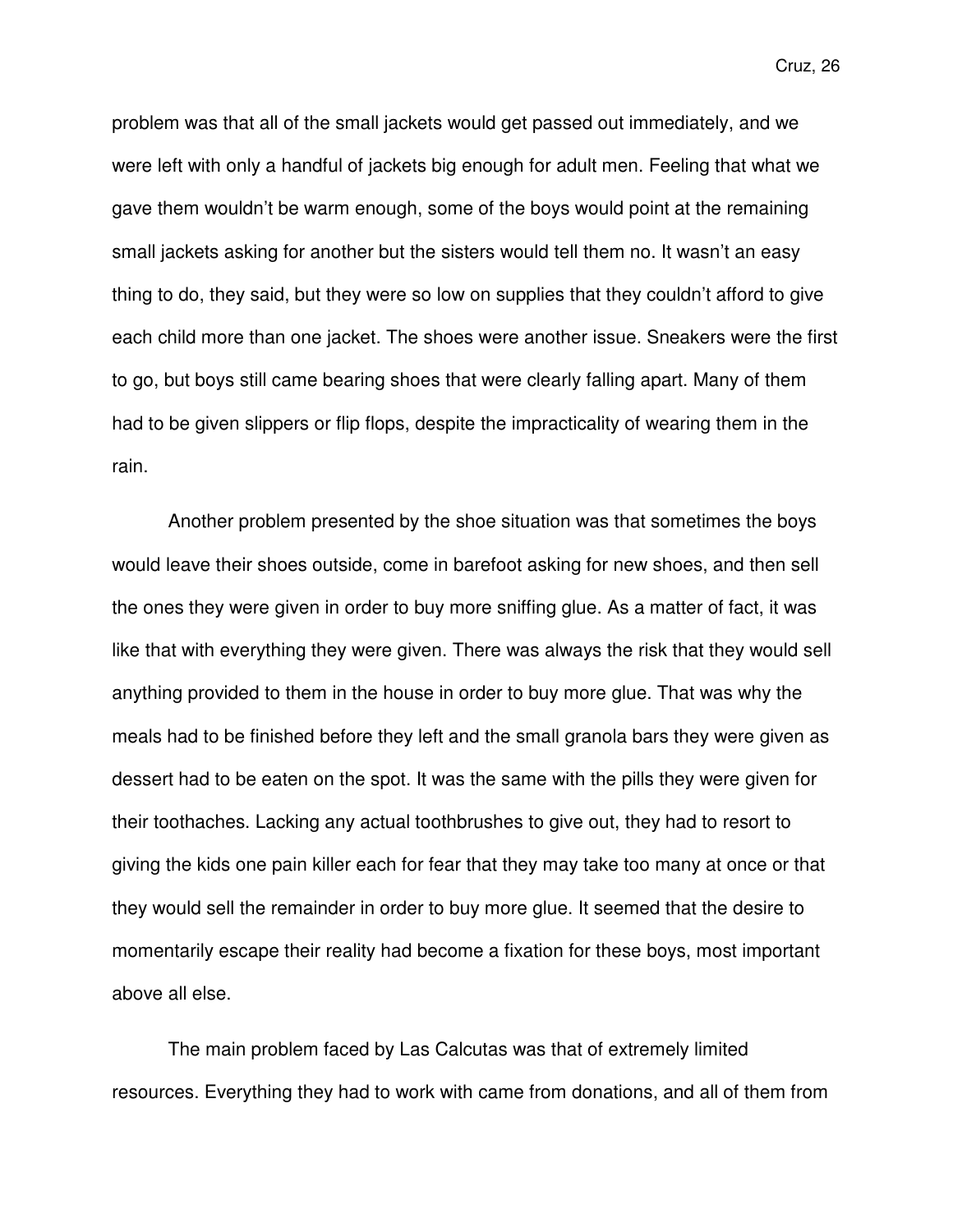Spain. The reason for this was that despite their charitable mission, being a Catholic convent in an Islamic country meant that not many people supported the work they were doing there, especially offering shelter and refuge for single mothers. Even the donations they did receive from Spain were of limited help; as I had become painfully aware, the clothes were often unusable. The clothes thrown in the hampers by the children were washed and used again if they were in a descent state, but after having worn them all week long, the clothes were hardly ever in a reusable condition. The supplies were constantly dwindling, but the demand was always high. Every week, anywhere from thirty to fifty boys showed up at their doorstep. This didn't include those over eighteen years of age who also came hoping for help. The two weeks I volunteered there, an average of about fifteen boys lined up outside the door, but were not allowed in because the Church was used only for minors. The sisters brought them out a plate of food and any clothes that they might desperately need, but that was the extent of what they could do for them.

When all of the remaining clothes were packed away, the supplies back in storage and the last boy had eaten, I walked out with them as the sisters closed the doors. A couple of the boys hugged me goodbye before I watched them run off together, turn the corner and vanish into the medina streets. I knew that this would probably be the best meal they ate all week, and for sure the only shower. The wounds would need to be cleaned and gauzes would need to be changed but there would be no one to do it. I felt good about having been able to help out but I couldn't bring myself to feel like I had made any sort of a difference. The sisters assured me that the next week,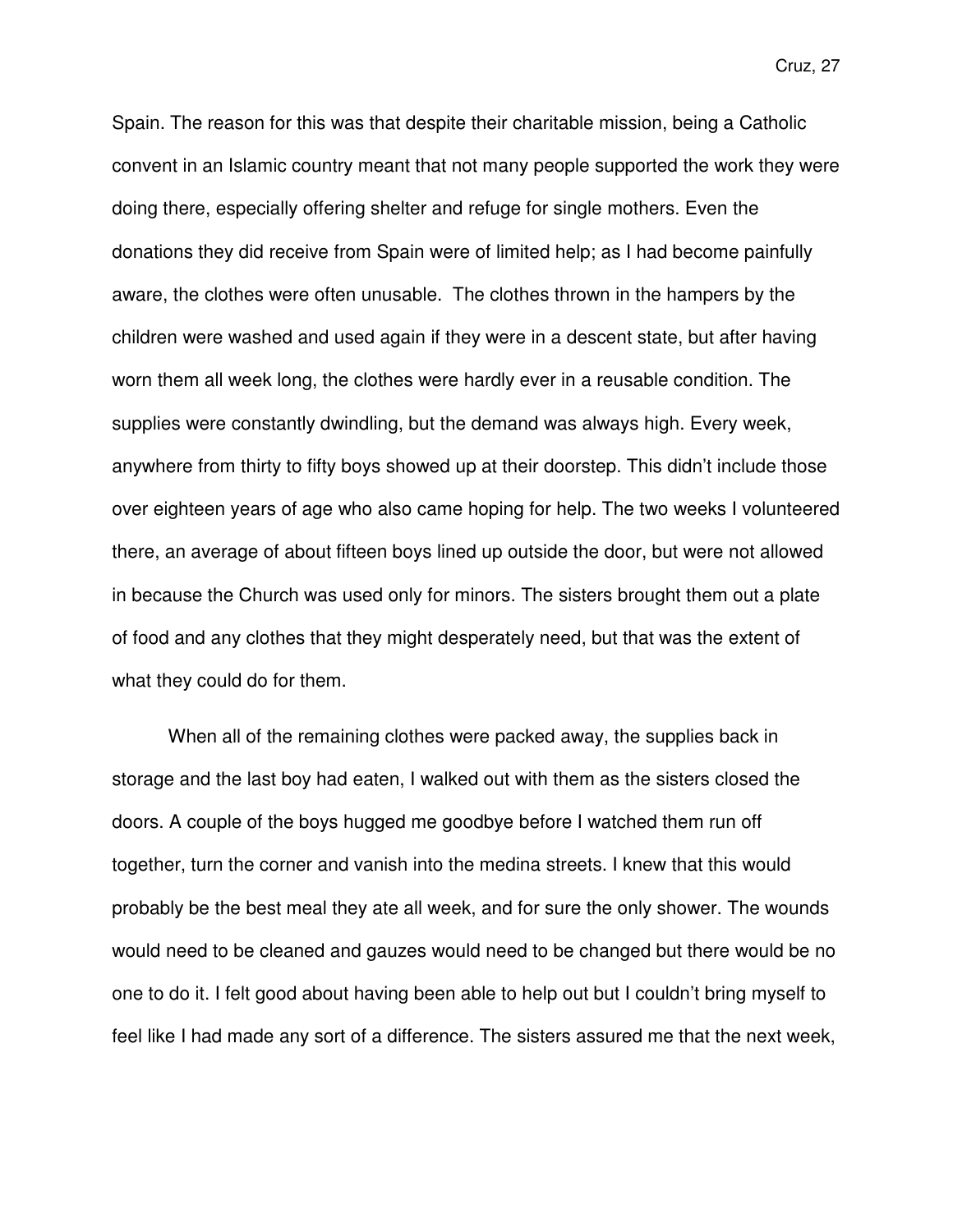if the boys returned because some of them never did, that they would come back with a fresh tube of glue in their pocket.

#### **Association Al Khaima**

 The last organization I will write about targeted a different problem altogether, although it was also concerned with the work done by Las Calcutas. There is a specific profile of minors in the streets of Tangier due to the city's geographic location. Every year, thousands of people migrate to the northern cities of Morocco in hopes of making it across to Europe and starting a better life. With Tangier being one of the main gateways between Europe and North Africa, many find themselves having to stay there after unsuccessful attempts at migration into Europe. There are even more cases, however, of those who successfully make it to Spain and then are forced out of the country by the Spanish government. "These boys have frequently been met by rejection if not violence by Spanish authorities. Most are sent back immediately, never making it beyond the port in Spain. Those few who make it past the port must enter the Spanish child protection system in order to stay; once in Spain, some of them face institutional mistreatment under the Spanish child protection system." (demogr.mpg) While migration may not seem pertinent to the problem of street children at first, a vast amount of the youth deported from Spain end up on the streets of Tangier with nowhere to go. The next organization I interviewed did not work with street children directly, but they helped the Moroccan migrant youth and in doing so acted as a preventative operation to prevent many from ending up on the streets.

 In 2007, the Associacion Al Khaima was established in Tangier as a result of cooperative work between several Spanish and Moroccan entities, as a response to the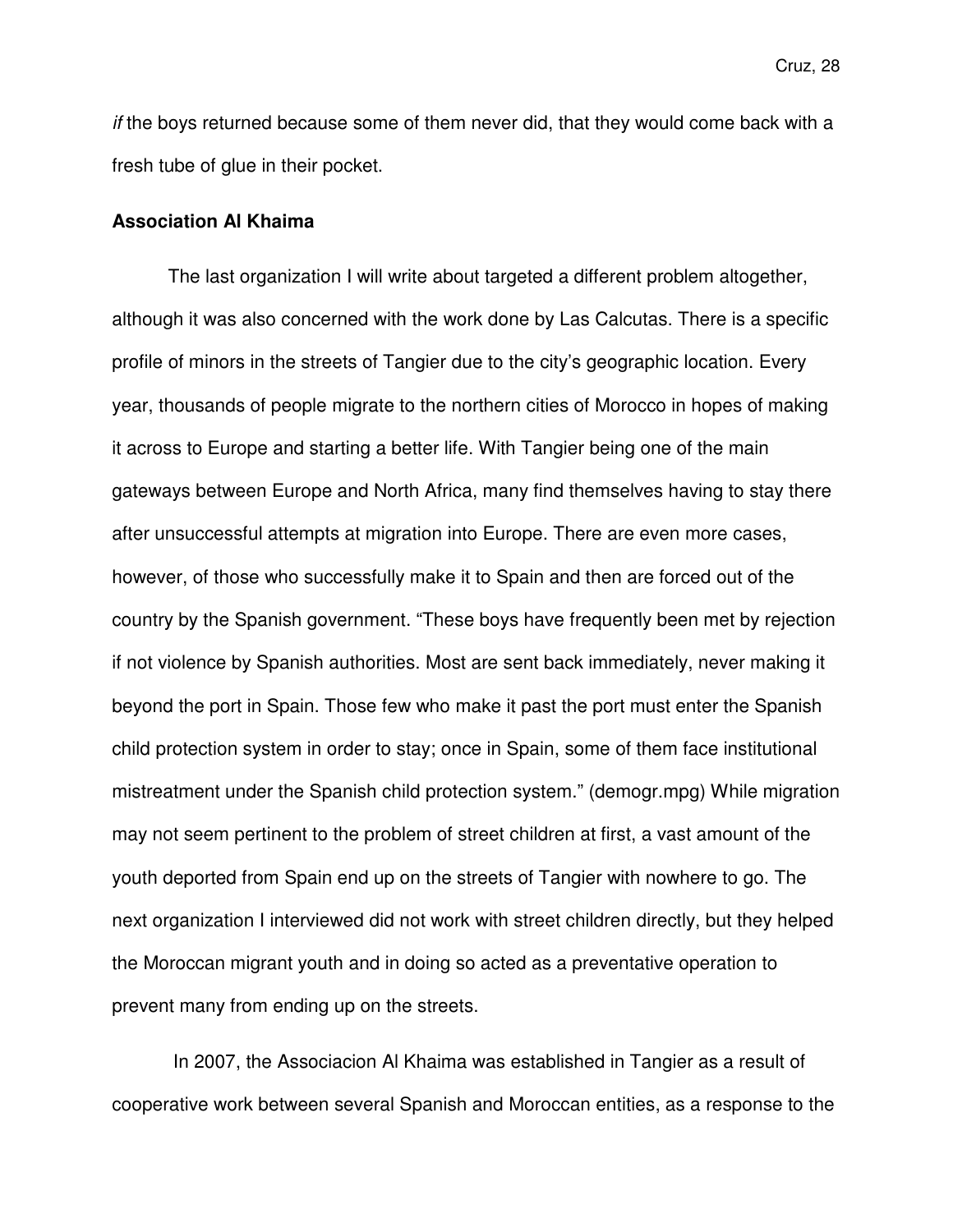vast amount of expulsions of young Moroccans from Spain. Their goals are to "promote citizen participation across the different sections of the associative world, create spaces for thought and training on the migratory processes, and promote the use of art and media as a meeting point and a source of knowledge (Al Khaima)". I interviewed an employee of the Association, Mohammed, about the work that Al Khaima does and his thoughts on the problem of street children in Tangier.They are currently focusing their work on the efficient defense of children's rights through the training of social actors and through the involvement in migration processes through a transnational standpoint. This is done through a method of intervention known as transnational social mediation, which is applied when working with Moroccan youth, their families, as well as the state institutions and associative people in charge of their protection. Basically all of the entities involved in a minor's decision to migrate to Europe. There are several ways in which the organization works to defend the rights of immigrant minors in Spain. They involve the centers of protection in which the minors seek refuge, and intervene with the proper documentation should the Spanish government try to say they are not minors due to improper credentials. They also get in contact with the families of the boys and establish a way for them to connect. Mohammed showed me the room at the association where they would set up skype accounts for the mothers of the boys and allow them time to use their computer and speak with their sons. He felt that maintaining this familial bond was crucial for the mental well-being of those migrating to another country to help improve their family's lives as well as their own.

There are those, however, that are forced to return from Spain due to problems finding work or deportation by the government. These boys come back with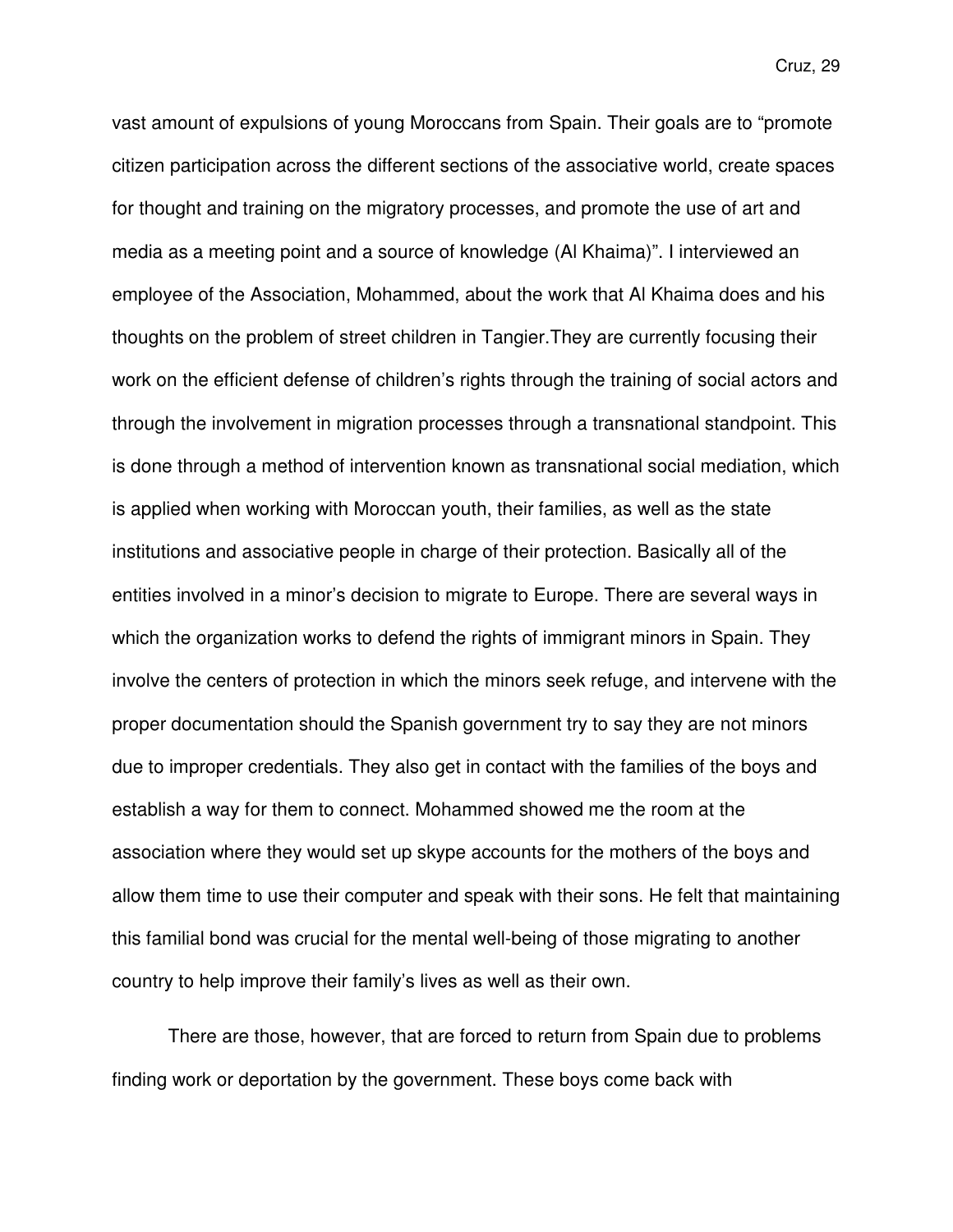psychological problems from the trauma of the experience and are burdened by the shame of having to go back to their families empty handed. A lot of the times the family doesn't want to take them back, and these are the boys that end up most at risk of living on the street. Associacion Al Khaima includes a reintegration program for these minors, offering family therapy in order to reunite the familial unit and also attempting to find them work in Tangier with Atento, a Spanish company in Morocco. These measures prevent those whose families seek help from the association from ending up on the street, but there are so many more that come from other cities or have no concerned families in the first place that don't receive this kind of help.

"Because the distance between Tangier and Tarifa is only fourteen kilometers, the kids try to sneak on the trucks or hide in the merchandise on the crossing ferries. The same problem exists in Ceuta, hundreds of children looking for the opportunity to cross. They come to these cities with a purpose, and initially not doing drugs." (Mohammed, personal communication, 11/25/2014) The situation is worrisome in Tangier, however, because there is no protection for the minors who never make it across. The problem is disregarded completely by authorities, who ignore the fact that delinquents and junkies take advantage of the children and use them to ask for money, sell Kleenex or profit from them in many other ways. Mohammed spoke passionately about this issue, saying, "The authorities don't lift a finger to try to stop this." But the reality, he added, is that there are always going to be difficulties with authorities when it comes to human rights. It seems that it is up to organizations to take action, but at least in Tangier, there isn't a single entity that is actually *intervening* in the streets, only preventing. There was the Unidad de Proteccion de Menoresestablished in 2010, but it

Cruz, 30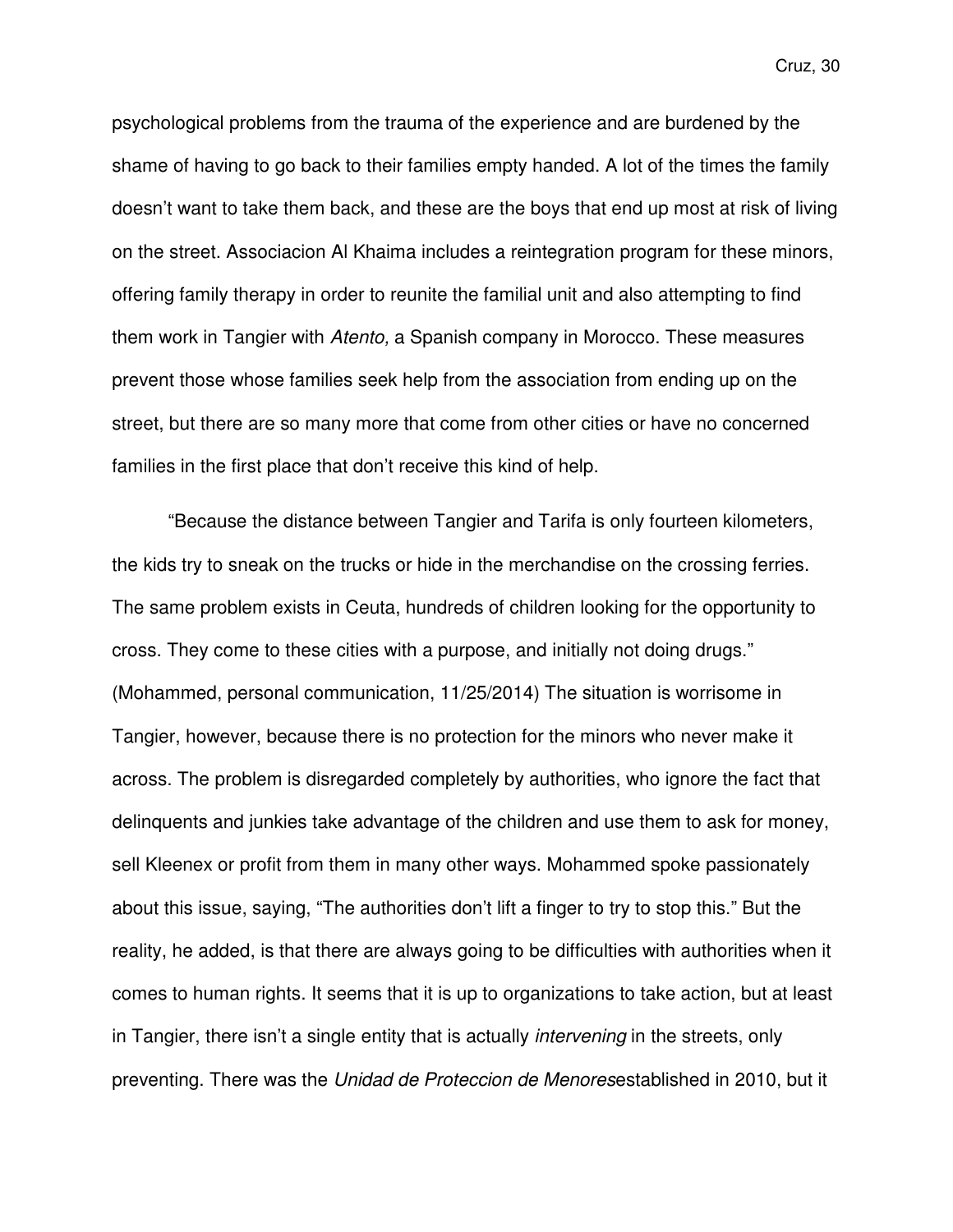has no resources, no experience, and only does office work. "Even this organization does very little about those who are already on the streets. The extent to which we do is if a family comes and says their child has left the house and they don't know where he is, we will try our best to locate him and have them reunited again. But that's the catch: there has to be a family and they have to be concerned. Very few of those boys are fortunate enough to have that." (Personal Interview, Mohammed, 11/25/2014)

It was then that Mohammed told me about Las Hermanas de Calcutta, and that he had an intern at his organization that volunteered there every week. His name was Mustafa, and after we volunteered for Las Calcuttas the next day he agreed to allow me to interview him about his work for Al Khaima and with the street kids of Tangier. He is a social educator who has worked with the type of profile of street kids that fall into the category of immigrant minors for several years now. "Like Mohammed said, they come from different cities with the purpose of trying to reach Spain, but the difficulties of accomplishing this feat leaves them homeless in the streets of Tangier. That is how the drug problem starts." (Mustafa, personal communication, 11/26/2014) Every day that a child is out on the streets, his chances of starting to sniff glue increase exponentially. There are several reasons for this, and they are not recreational. For a boy that is new to the streets, the first reason is to avoid harassment from older boys who have been there for much longer, and who are more likely to take advantage of them knowing that they have recently arrived. The act of sniffing glue helps them to fit in. Aside from this, during the winter seasons it helps to alleviate the cold and stave off the hunger. The problem is that from continued use, despite the non-recreational reasons for starting, the habit creates an addiction and then the kids find that they can't stop. It makes them

Cruz, 31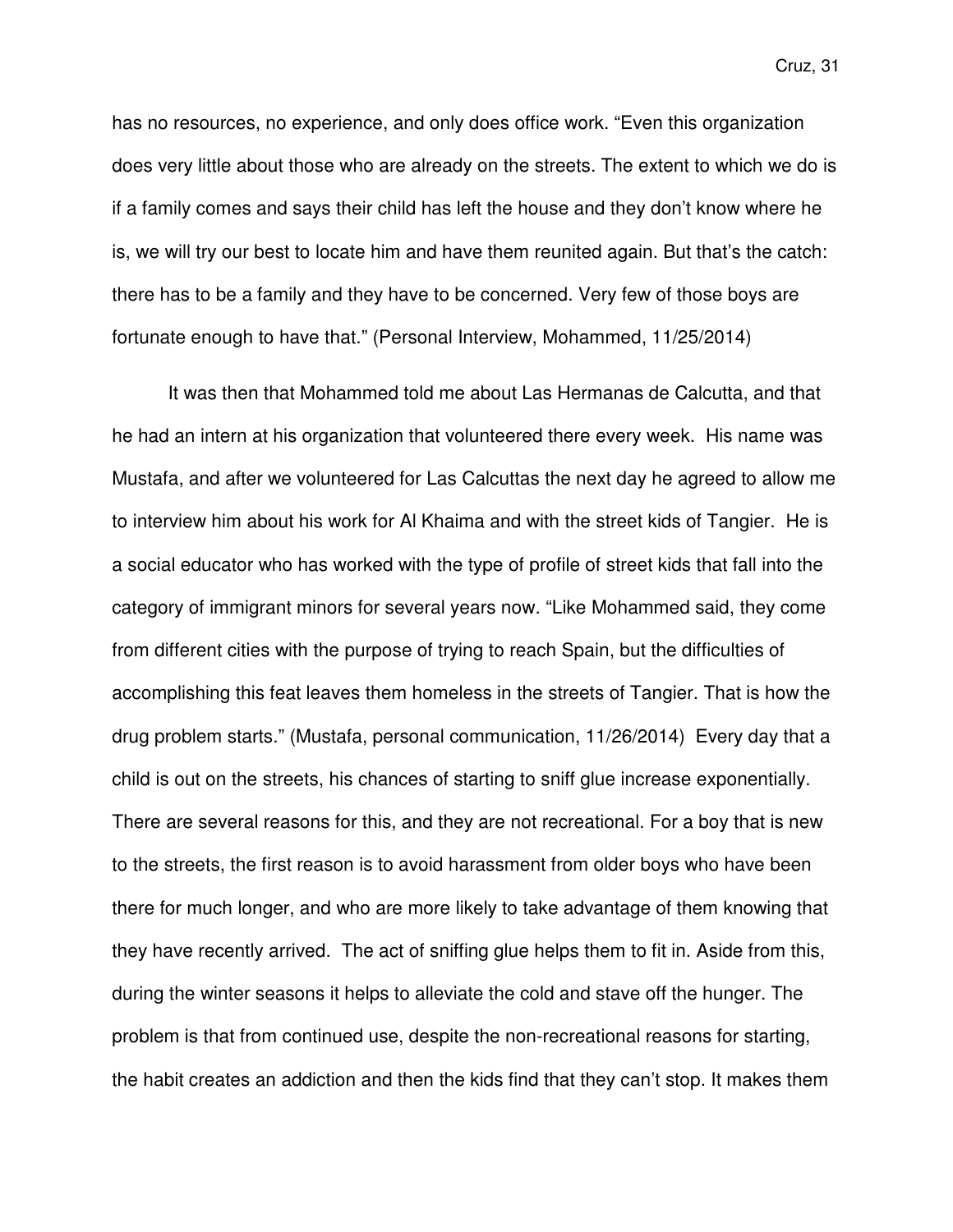forget the original purpose of having come to Tangier in the first place, for migration, and they end up staying and scraping a living off the streets.

Mustafa was the volunteer from Las Calcuttas that collected the glue from the kids before they came into the church. He has built a trusting relationship with the boys over the years, and even when he runs into them on the street they know to hand it over. "They trust me enough to know I genuinely care about them and that it's for their own good. They wouldn't do the same for anyone else, though, especially not for authorities." (Mustafa,personal communication,11/26/2014) For his work with Al Khaima, he creates weekly reports after he volunteers for Las Calcuttas so that they can attempt to keep track of the amount and condition of the street kids in Tangier. The reports include how many children were seen that day, what kind of injuries they had sustained that week, which ones didn't come, and which ones were new. This allowed him to do medical follow ups, see if the kids got better or worse and begin creating before and after profiles for them in the hopes that Al Khaima might one day be able to start a reintegration program for them too. Mustafa shook his head sadly when saying that that day seemed to remain far away. "It is the Government who really has all the means to fix this. We as organizations and volunteers are extremely limited in our resources, and nowadays simply having good will is not enough. Calcutta is great, but at the end of the day the kids still go back to the street and every week, a lot of them come back worse. They are clean for one day and then during the rest of the week when they become dirty again, they are extremely socially excluded and no one thinks twice to do anything for them. It's not the public, it's not the organizations; the solution is in the State." (Personal Interview, Mustafa, 11/26/2014)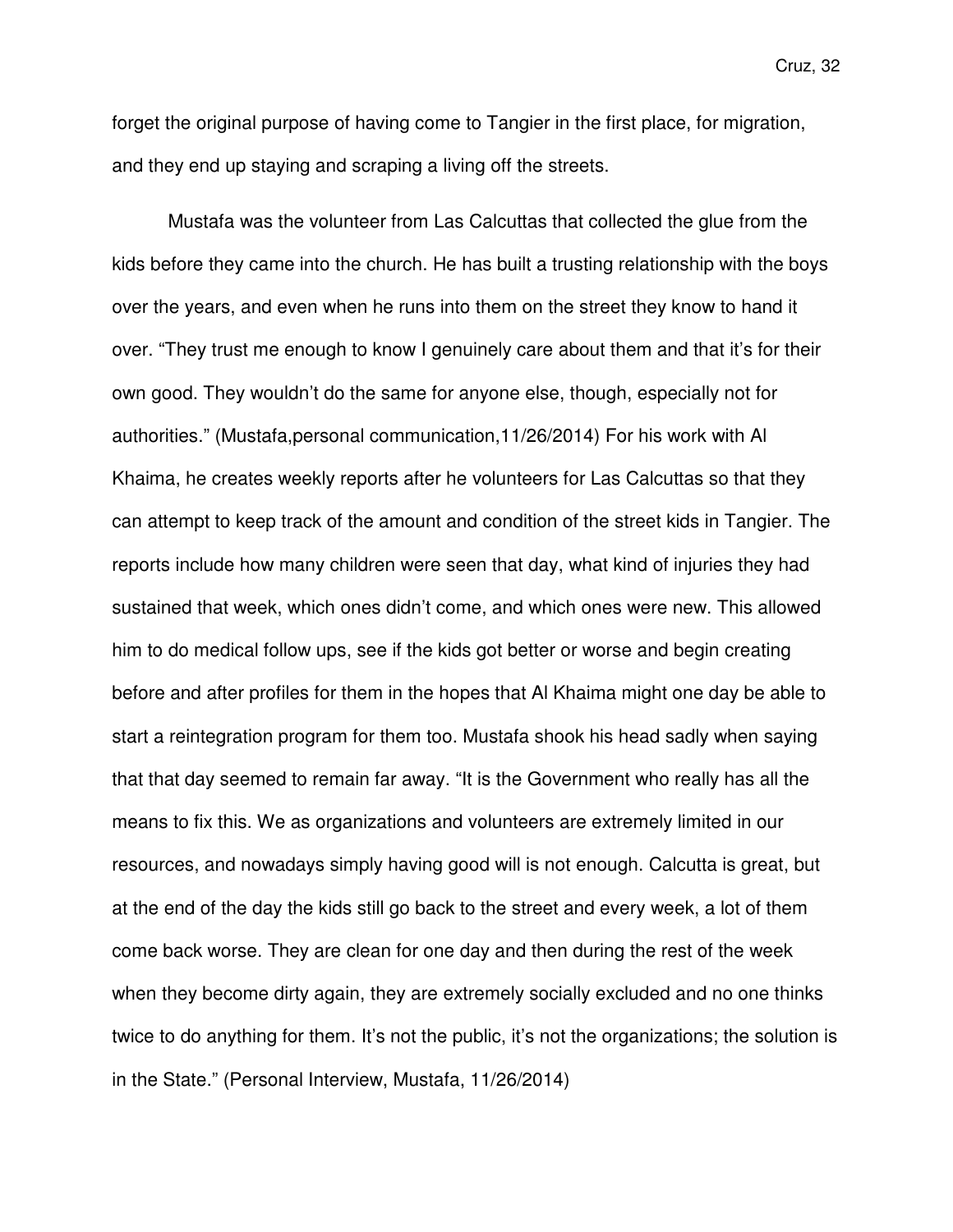#### **Conclusion**

 As far as the organizational responses to the problem of street children in Tangier, it is evident that there are certain profiles of children that are receiving a substantially greater amount of help than others. The most assistance is available for those at riskof being on the street or already spending time there because of precarious family situations and no structural enforcement in their lives. A family has but to seek out an organization such as Casa Familiar Nazareth, Association Darna or even Ningun Niño Sin Techo in order to find help in leading their child back to the right path and maintaining them there. These organizations have their different methods of accomplishing this (some more successfully than others), but clearly there is a catch: for a child to be placed there, someone has to be concerned about him first. Whether it is sought out by the child's own family, a suggestion by an educator or some type of court order by a judge, there has to be an initiative taken and a genuine concern for their future for the child to even have the possibility of receiving help from one of these organizations. It is the same case for Association Al Khaima, who offers help to the profile of immigrant minors at risk of ending up on the street, but only if it is sought out by the family of the minor in the first place. Some of them are fortunate enough to have this in their lives, and they are placed in an institution where help arrives during a crucial period of their development. For thousands, this is hardly ever the case. Not to mention the fact that these are private organizations, where the amount of funding and availability of resources not only determine, but severely inhibit the number of children that they have the capacity to take. The problem of inadequate funds was exemplified by my visit to Ningun Niño Sin Techo, where conflicting perspectives during interviews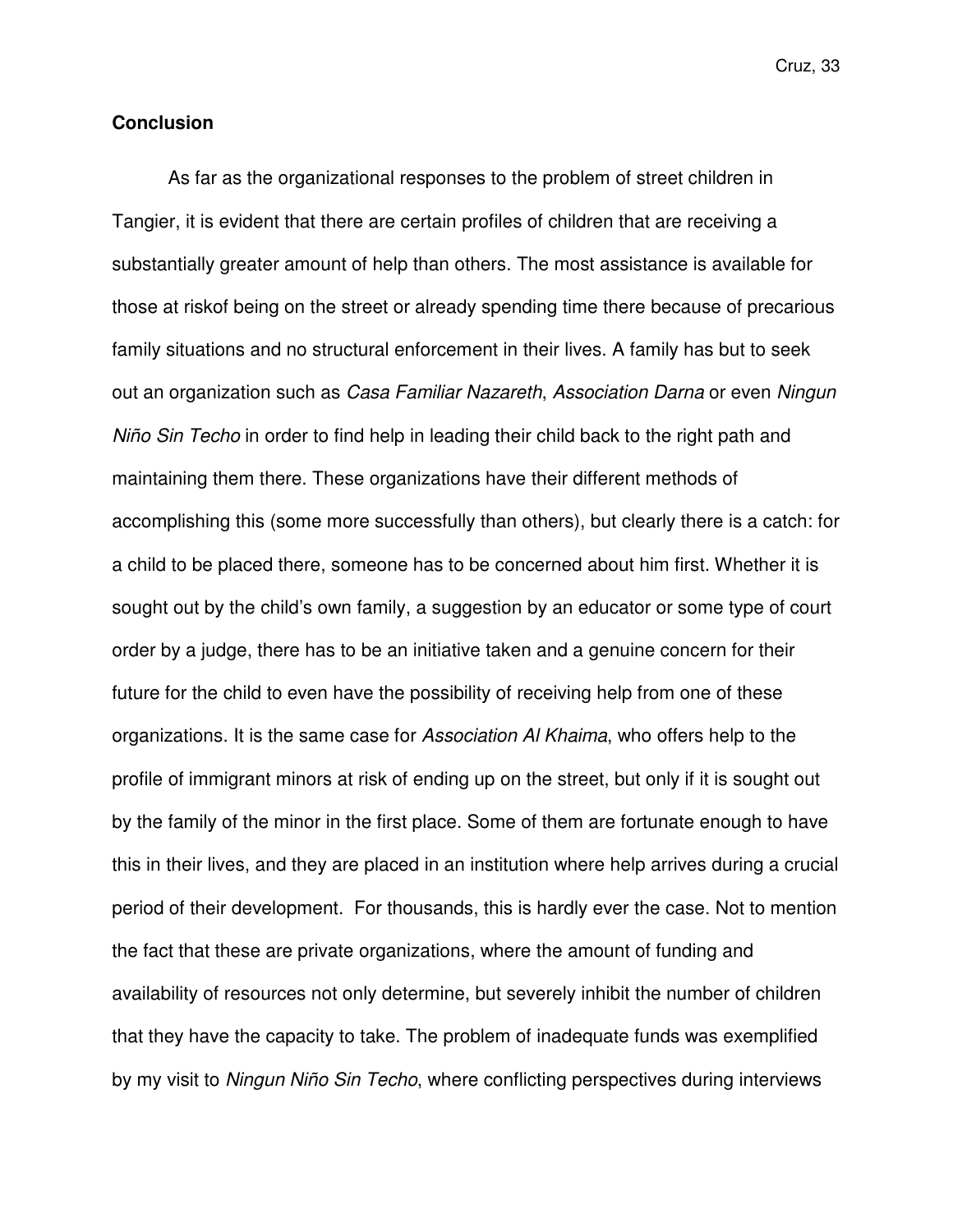shed light on the difficulties of running such an organization and the financial repercussions that were a consequence of the mismanagement of resources. Finding the adequate personnel and an effective leader to run an organization like that is clearly just as difficult as the task of reintegrating the children themselves. The overall point, however, is that in regards to the street children in Tangier, these four establishments function on the sole basis of small-scale, preventative work.

 The only social action attempting to make a difference in the lives of children actually living in the streets comes from the religious congregation Misioneras de la Caridad. My experience volunteering there was heart-wrenching, eye-opening and indelibly etched into my memory. Despite having done research on the unfortunate circumstances in which these kids found themselves, it was the first time that the harsh realities of their daily lives left the context of a computer screen and stared at me with wide, hunger-stricken eyes. Regardless of whether they are in their situations because of migration or by simple accidents of birth, the work of the Sisters of Calcuta is the closest these kids ever come to anyone showing any kind of concern about their wellbeing. The problem is that it is nothing more than an extremely temporary assistance comprised of charitable volunteer work. Like the profound wounds that I watched the volunteers attempt to mend with basic supplies meant for shallower cuts, the work of Las Calcutas does the same - place a small bandage once a week over a vast problem that unless tended to every day, will only continue to fester. Their work is undoubtedly admirable and provides certain basic necessities that no human being, especially a child, should ever be without. But at the end of the day the children still go back to the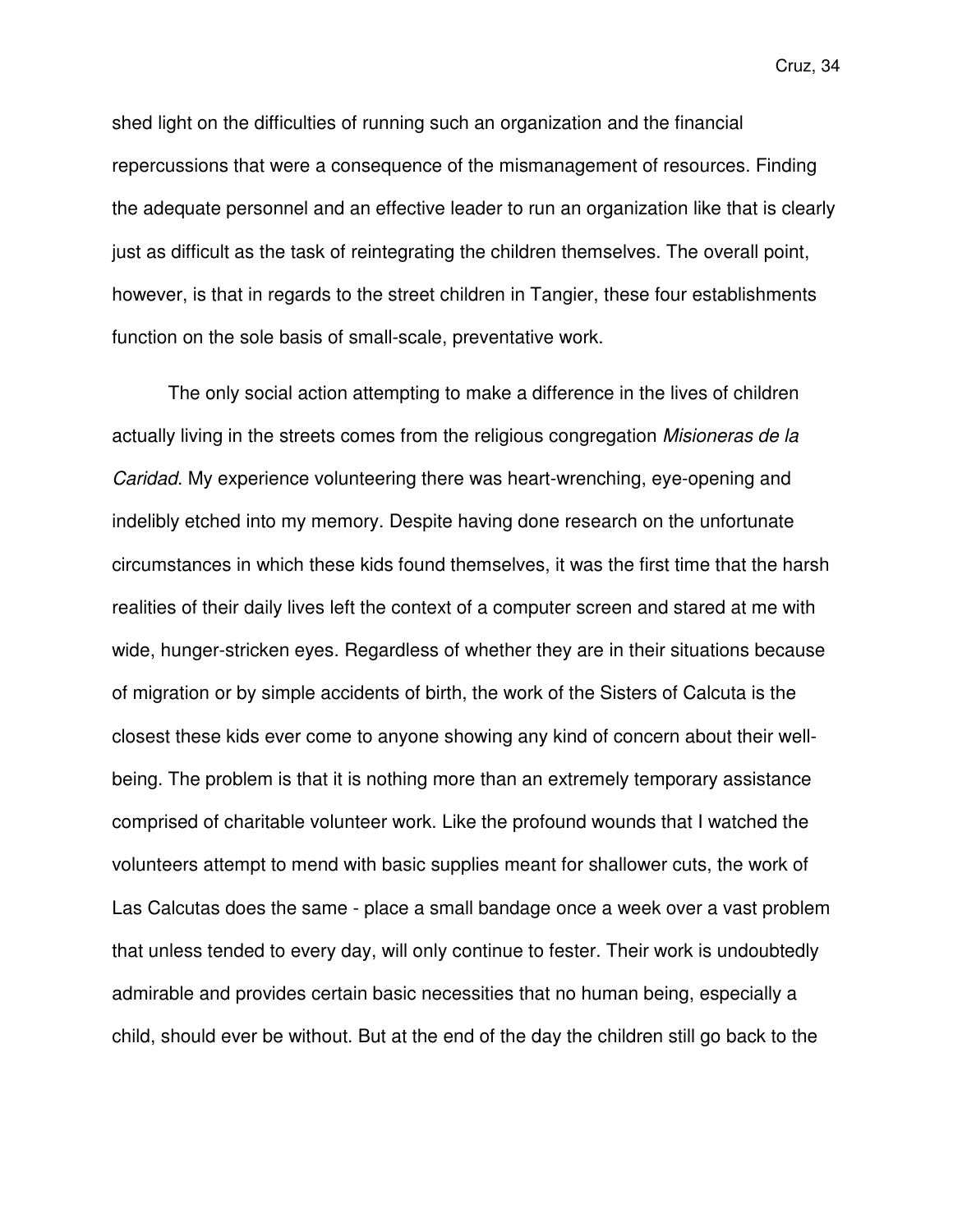streets. There is absolutely no initiative, at least in the city of Tangier, which is currently working on a permanent solution to get them out.

 When asked about what needed to be done in order to extinguish the problem of street children, every single organization and volunteer I spoke with pointed to Government intervention as the answer. Despite the amount of good will they possessed and donations they received, all organizations, whether preventative or charitable, were extremely limited in their scope. The Government alone has the means to provide a large-scale solution to the issue, but according to my interview with Mustafa, they choose to be blissfully ignorant of its severity. "Before any Royal visit comes to Tangier, unmarked, white police vans are dispersed throughout the city to pick up the street kids. They take them to the Plaza de Toros, an old bull-fighting stadium left over from the Spanish protectorate, and house them for two to three days until the King leaves. Afterwards they are released back into the streets. It's not that the King isn't conscious of the real problem, it's more that by hiding it they believe it will take care of itself." (Mustafa,personal communication,11/26/2014) While this is one personal opinion, it is true that despite whatever laws have been passed in recent years regarding the protection of all children on paper, the reality is that very little is legally done for them. During his interview at Al Khaima, Mohammed painted a mental image of what he felt would be the best solution for the problem: multiple Governmentmandated centers of protection for these children, specialized to fit the different profiles. These centers would offer them a place to sleep, drug rehabilitation, occupational trainings, and reintegration into the school system. The staff would consist of government-employed social workers, psychologists and educators, people like Mustafa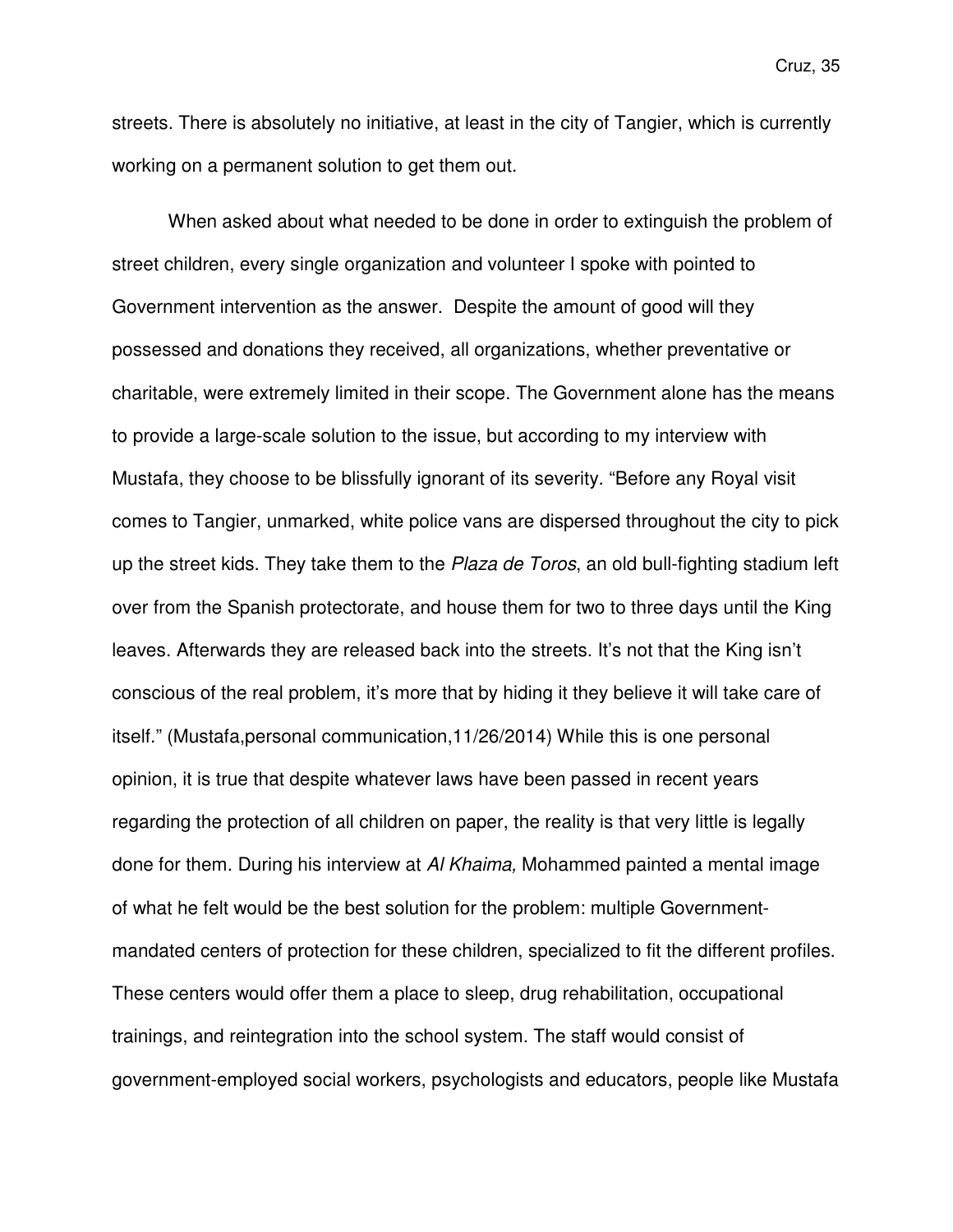who can work with these children through the basis of a trusting relationship rather than aggressive disciplining. It would only work if the general public mentality, especially that of authorities, changed about street children. Rather than viewing them as criminals, or even allowing them to fade into the background because of the routinization of seeing children on the street, there would have to be a general concern for them, spurring on a standardized reaction to take them to these centers if a family cannot be located. That solution would be effective, it would be feasible, and it would be long-term. But for now, all of these "would be's" remain only ideas in the mind of a frustrated social worker, who's organization is limited to the scope of one specific profile and by the exasperation of the volunteers who all feel the same frustration as him. I limited my own research to examining the organizational response to street children in Tangier, but as a recommendation for future studies I would suggest analyzing the Government response (or lack thereof) and attempt to tackle the issue from the perspective of the law makers and those with the power to make a tangible difference. After seeing the limitations of organizations who try to do what they can but are only able to achieve small-scale, temporary or strictly preventative results, I am convinced that the answer really does lie in the hands of the Government to help the children that have no other possible chance at a future. Once they are off the streets, well-funded preventative work is definitely something organizations can continue to successfully do on their own. The Moroccan government needs to comprehend the fact that 30,000 children in the streets will become 30,000 violent, angry adults who will be socially excluded and incapable of contributing anything to the country. There needs to be a shift in focus to build social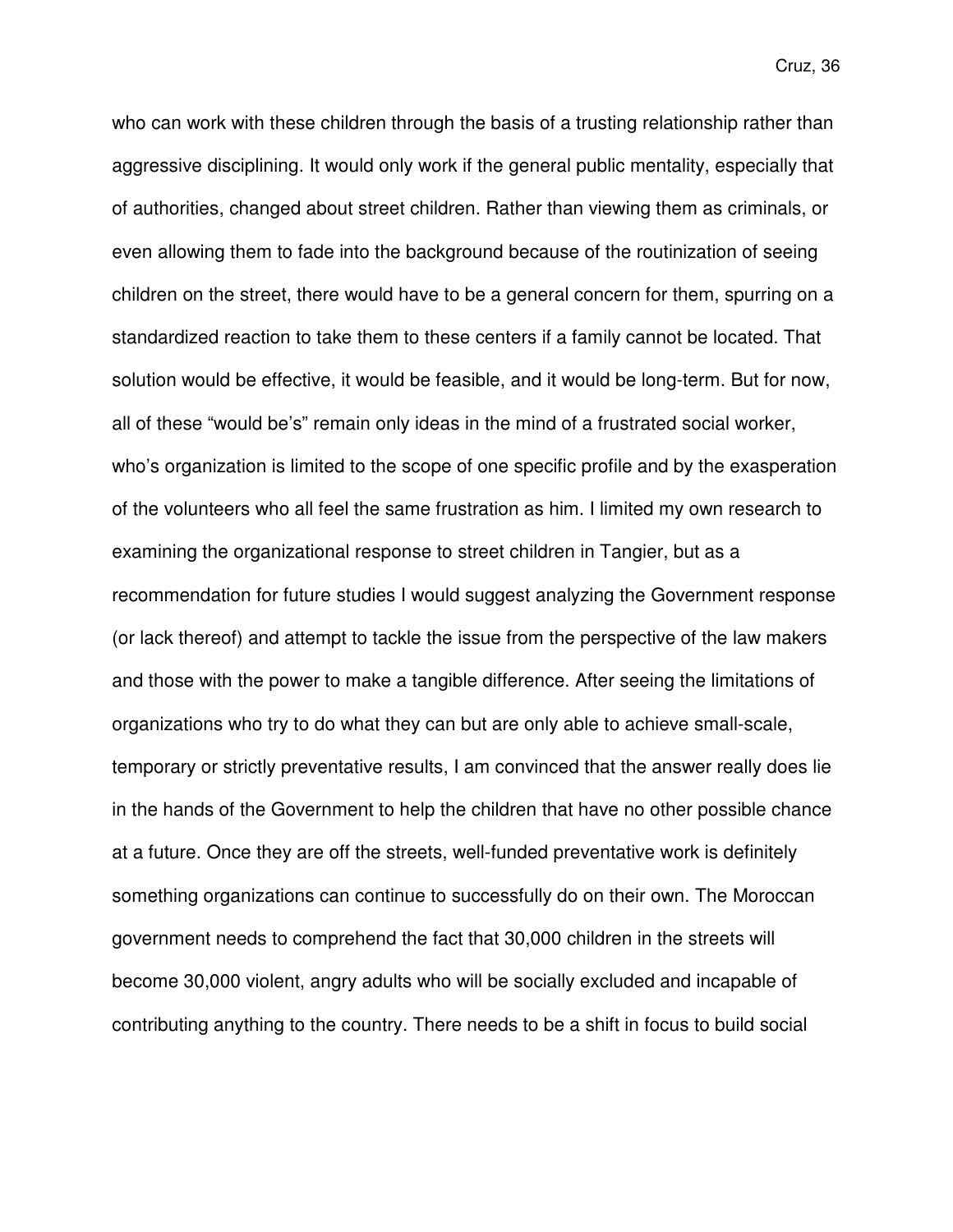infrastructure rather than such an emphasis on a material one. To be conscious of the fact that buildings will last, but the human spirit will not.

Nobody can help the circumstances into which they are born, just as nobody should feel superior or entitled to ignore the suffering of others just because they were born into more fortunate circumstances than them. One result of turning a blind eye to the horrors that face these children, because they are not our children or because we can only stand so much, is that we forget that their situation is entirely beyond their control. We forget that each individual who is subjected to a life of social exclusion is our fellow, our equal, and that we could have been in their shoes hoping for someone else's help. Once we all remember this simple truth, children living not only in the streets of Tangier but all over the world may yet have the same chance as we did to dream big, and strive for the future that they want.

#### **Bibliography**

"CooperaciónDescentralizada." AECID. N.p., n.d. Web.

Protection and promotion of the rights of children working and/or living on the street(2011).

United Nation's Office of the High Commissioner of Human Rights.

Tang, Connie M. "WORKING TOWARD A CONCEPTUAL DEFINITION OF CHILD NEGLECT." Journal of

Health and Human Services Administration 31.3 (2008): 356+. Web. 12 Dec. 2014. <demogr.mpg>